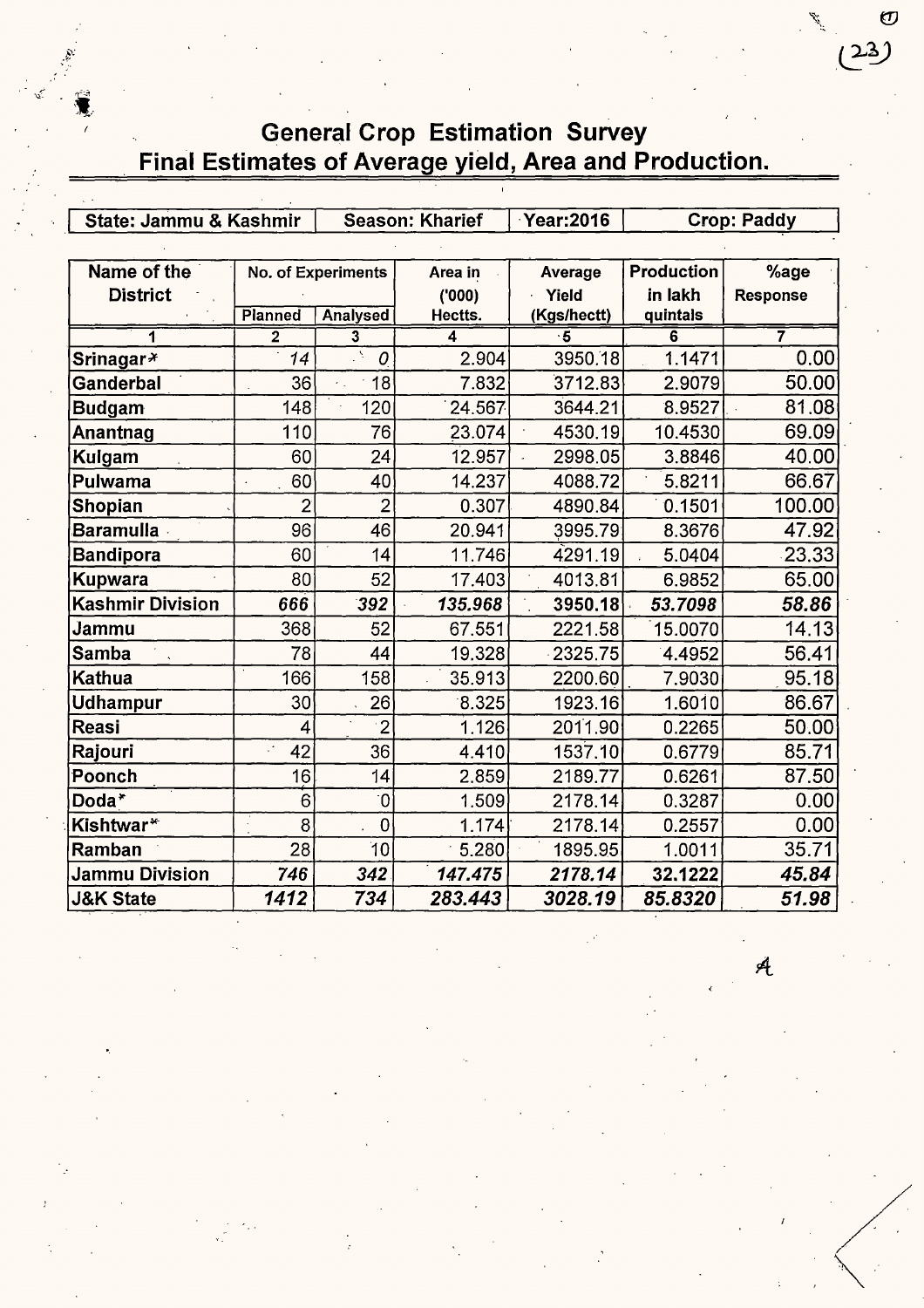|  |  | St. ement showing Final Estimate of Crop Paddy for Kharif 2016 (Tehsil Wise) |  |
|--|--|------------------------------------------------------------------------------|--|
|--|--|------------------------------------------------------------------------------|--|

 $(22)$ 

 $\frac{1}{\sqrt{2}}\int_{0}^{\sqrt{2}}\frac{1}{\sqrt{2}}\left( \frac{1}{\sqrt{2}}\right) \left( \frac{1}{\sqrt{2}}\right) \frac{1}{\sqrt{2}}\left( \frac{1}{\sqrt{2}}\right) \left( \frac{1}{\sqrt{2}}\right) \left( \frac{1}{\sqrt{2}}\right) \left( \frac{1}{\sqrt{2}}\right) \left( \frac{1}{\sqrt{2}}\right) \left( \frac{1}{\sqrt{2}}\right) \left( \frac{1}{\sqrt{2}}\right) \left( \frac{1}{\sqrt{2}}\right) \left( \frac{1}{\sqrt{2}}\right) \left($ 

 $\label{eq:2} \frac{1}{\sqrt{2}}\int_{0}^{\infty}\frac{1}{\sqrt{2\pi}}\left(\frac{1}{\sqrt{2\pi}}\right)^{2}d\mu_{\rm{eff}}$ 

| Superiori Showing Final Estimate of Crop Faudy for Kham 2010 Tensil Wise)<br>Tehsil / |                          |                       |              | Av. Yield      | Area In            | Prod. In                    |
|---------------------------------------------------------------------------------------|--------------------------|-----------------------|--------------|----------------|--------------------|-----------------------------|
|                                                                                       | <b>No of Experiments</b> |                       | <b>Dried</b> |                |                    |                             |
| <b>District</b>                                                                       | Planned                  | Analysed<br>$\bar{3}$ | Yield        | Kgs/Hect.<br>5 |                    | $(000$ Ha.) Lakh qtls.<br>7 |
| 1                                                                                     | $\overline{\mathbf{2}}$  |                       | 4            |                | 6                  |                             |
| Srinagar <sub>i</sub> (N)**                                                           | 4                        | 0                     | 0.00         | 3950.18        | 0.878              | 0.3468                      |
| Srinagar (S)**                                                                        | $\overline{2}$           | $\mathbf 0$           | 0.00         | 3950.18        | 0.087              | 0.0344                      |
| Eidgah <sup>**</sup>                                                                  | $\overline{2}$           | $\overline{0}$        | 0.00         | 3950.18        | 0.520              | 0.2054                      |
| Central/Shalteng**                                                                    | $\overline{6}$           | $\mathbf 0$           | 0.00         | 3950.18        | 1.238              | 0.4890                      |
| Khanyar**                                                                             | $\overline{0}$           | $\mathbf 0$           | 0.00         | 3950.18        | 0.061              | 0.0241                      |
| Chanpora**                                                                            | $\overline{0}$           | 0                     | 0.00         | 3950.18        | 0.061              | 0.0241                      |
| Pantha chowk**                                                                        | $\overline{0}$<br>14     | $\overline{0}$        | 0.00         | 3950.18        | 0.059              | 0.0233<br>1.1471            |
| Distt.Srinagar**                                                                      |                          | 0                     |              | 3950.18        | 2.904              |                             |
| Kangan                                                                                | $\overline{8}$           | 4                     | 8073.00      | 2018.25        | 1.519              | 0.3066                      |
| Lar*                                                                                  | $\overline{4}$           | 0                     | 0.00         | 3712.83        | 1.029              | 0.3821                      |
| Ganderbal*                                                                            | 10                       | 0                     | 0.00         | 3712.83        | 2.265              | 0.8410                      |
| Gund                                                                                  | $\overline{c}$           | $\overline{c}$        | 4984.20      | 2492.10        | 0.275              | 0.0685                      |
| Tulmulla                                                                              | 8                        | 8                     | 36030.15     | 4503.77        | 1.895              | 0.8535                      |
| <b>Wakura</b>                                                                         | 4                        | 4                     | 21498.75     | 5374.69        | 0.849              | 0.4563                      |
| Distt.Ganderbal                                                                       | 36                       | 18                    |              | 3712.83        | $7.\overline{832}$ | 2.9079                      |
| Budgam                                                                                | 32                       | 32                    | 126554.40    | 3954.83        | 6.884              | 2.7225                      |
| Khansahib*                                                                            | 26                       | 0                     | 0.00         | 3644.21        | 0.583              | 0.2125                      |
| Beerwah ·                                                                             | 18                       | 18                    | 58104.54     | 3228.03        | 3.961              | 1.2786                      |
| Khag                                                                                  | 8                        | 8                     | 24490.62     | 3061.33        | 1.269              | 0.3885                      |
| Charisharief                                                                          | $\mathbf 0$              | 0                     | 0.00         | 0.00           | 0.000              | 0.0000                      |
| Baghat Kanipora                                                                       | 18                       | 18                    | 70492.14     | 3916.23        | 2.022              | 0.7919                      |
| Chadoora                                                                              | 30                       | 30                    | 102030.30    | 3401.01        | 6.512              | 2.2147                      |
| Magam                                                                                 | 6                        | 6                     | 21661.56     | 3610.26        | 1.418              | 0.5119                      |
| Narbal                                                                                | 10                       | 8                     | 34707.88     | 4338.48        | 1.918              | 0.8321                      |
| Distt. Budgam                                                                         | 148                      | 120                   |              | 3644.21        | 24.567             | 8.9527                      |
| Anantnag                                                                              | 22                       | 20                    | 73526.06     | 3676.30        | 4.827              | 1.7746                      |
| Shangus                                                                               | $\overline{6}$           | 6                     | 31067.61     | 5177.94        | .1.382             | 0.7156                      |
| Kokernag                                                                              | 10                       | 10                    | 38737.02     | 3873.70        | 2.128              | 0.8243                      |
| Dooru*                                                                                | 10                       | 0                     | 0.00         | 4530.19        | 2.456              | 1.1126                      |
| Pahalgam* ·                                                                           | 8                        | 0                     | 0.00         | 4530.19        | 1.393              | 0.6311                      |
| Bijbehara                                                                             | $\overline{16}$          | 16                    | 76278.13     | 4767.38        | 3.578              | 1.7058                      |
| Srigufwara                                                                            | 6                        | 6                     | 33964.53     | 5660.76        | 1.274              | 0.7212                      |
| Salar                                                                                 | 10                       | 8                     | 38337.77     | 4792.22        | 1.105              | 0.5295                      |
| Shahbaad Bala*                                                                        | 4                        | 0                     | 0.00         | 4530.19        | 1.085              | 0.4915                      |
| Mattan                                                                                | 10                       | 10                    | 54224.40     | 5422.44        | 2.292              | 1.2428                      |
| Larnoo*                                                                               | $\overline{2}$           | 0                     | 0.00         | 4530.19        | 0.230              | 0.1042                      |
| Qazigund*                                                                             | 6                        | 0                     | 0.00         | 4530.19        | 1.324              | 0.5998                      |
| Distt.Anantnag                                                                        | 110                      | 76                    |              | 4530.19        | 23.074             | 10.4530                     |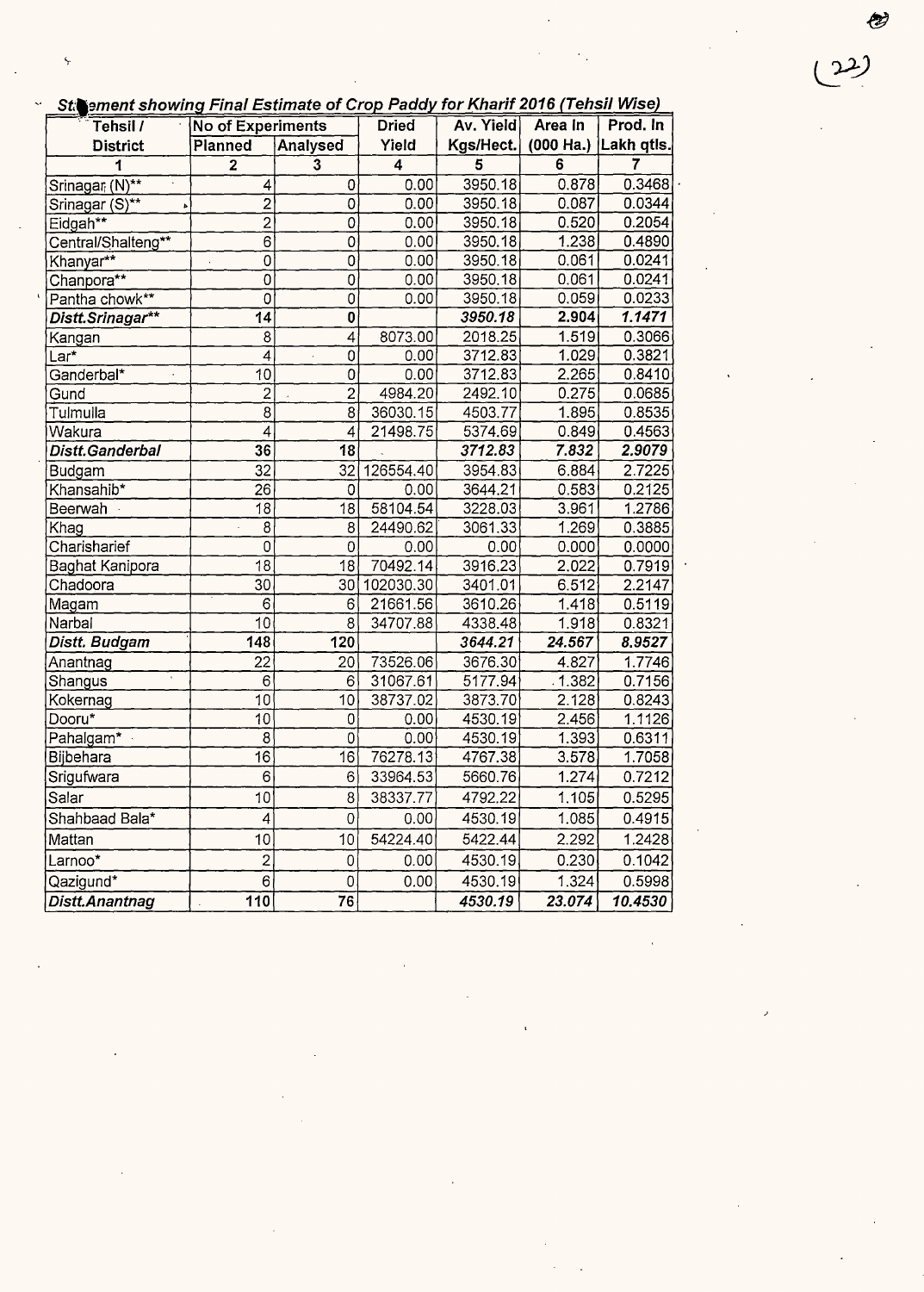| Kulgam               | 14                        | 14                        | 45629.76 | 3259.27 | 3.292              | 1.0730   |
|----------------------|---------------------------|---------------------------|----------|---------|--------------------|----------|
| D.H.Pora             | 6                         | $\overline{2}$            | 2243.94  | 1121.97 | 1.207              | 0.1354   |
| Devsar*              | $\overline{18}$           | 0                         | 0.00     | 2998.05 | 3.711              | 1.1126   |
| Frisal               | 4                         | $\overline{\bf{4}}$       | 10656.48 | 2664.12 | 0.806              | 0.2147   |
| Pahool*              | 6                         | 0                         | 0.00     | 2998.05 | 1.229              | 0.3685   |
| Yaripora             | 4                         | 4                         | 19024.32 | 4756.08 | 0.952              | 0.4528   |
| Quimoh*              | 8                         | 0                         | 0.00     | 2998.05 | 1.760              | 0.5277   |
| Distt. Kulgam        | 60                        | 24                        |          | 2998.05 | 12.957             | 3.8846   |
| Shopian              | 0                         | 0                         | 0.00     | 0.00    | 0.00               | 0.0000   |
| Kellar               | 0                         | $\mathbf 0$               | 0.00     | 0.00    | 0.0                | 0.0000   |
| Keegam               | Ö                         | $\overline{0}$            | 0.00     | 0.00    | 0.00               | 0.0000   |
| Zainpora             | $\overline{2}$            | $\overline{2}$            | 9781.67  | 4890.84 | 0.279              | 0.1365   |
| Barbough             | $\overline{0}$            | $\overline{0}$            | 0.00     | 0.00    | 0.000              | 0.0000   |
| chitragam*           | Ö                         | 0                         | 0.00     | 4890.84 | 0.028              | 0.0137   |
| Herman               | $\overline{0}$            | $\overline{0}$            | 0.00     | 0.00    | 0.000              | 0.0000   |
| Distt. Shopian       | $\overline{2}$            | $\overline{2}$            | 0.00     | 4890.84 | 0.307              | 0.1501   |
| Pulwama <sup>*</sup> | 10                        | $\overline{0}$            | 0.00     | 4088.72 | 1.659              | 0.6783   |
| Awantipora.          | 12                        | 12                        | 48351.14 | 4029.26 | 2.640              | 1.0637   |
| Tral                 | 10                        | 10                        | 40678.51 | 4067.85 | 3.419              | 1.3908   |
| Pampore*             | 6                         | 0                         | 0.00     | 4088.72 | $1.\overline{2}05$ | 0.4927   |
| Aripal               | 4                         | 4                         | 15423.07 | 3855.77 | 0.699              | 0.2695   |
| Rajpora*             | 0                         | $\mathbf 0$               | 0.00     | 4088.72 | 0.019              | 0.0078   |
| Kakapora             | $\overline{8}$            | 8                         | 30808.80 | 3851.10 | 2.299              | 0.8854   |
| Shahoora             | $\overline{10}$           | $\overline{6}$<br>Ŷ.      | 26981.04 | 4496.84 | 2.297              | 1.0329   |
| Distt. Pulwama       | 60                        | 40                        |          | 4088.72 | 14.237             | 5.8211   |
| Baramulla            | 6                         | 4                         | 12385.44 | 3096.36 | 1.214              | 0.3759   |
| Tangmarg*            | 6                         | 0                         | 0.00     | 3995.79 | 1.461              | 0.5838   |
| Sopore*              | $\bar{6}$                 | 0                         | 0.00     | 3995.79 | $\overline{1.147}$ | 0.4583   |
| Rafiabad*            | $\cdot$ 4                 | 0                         | 0.00     | 3995.79 | 0.682              | 0.2725   |
| Boniyar              | $\overline{2}$            | $\overline{2}$            | 6021.92  | 3010.96 | 0.545              | 0.1641   |
| Uri*                 | $\overline{2}$            | $\overline{\mathfrak{o}}$ | 0.00     | 3995.79 | 0.273              | 0.1091   |
| Pattan               | $\overline{18}$           | 18                        | 55514.88 | 3084.16 | 3.884              | 1.1979   |
| Kreeri               | $\overline{4}$            | $\overline{2}$            | 8139.84  | 4069.92 | 0.875              | 0.3561   |
| Wagoora              | $\ddot{\phantom{0}}$<br>4 | $\overline{4}$            | 10091.84 | 2522.96 | 0.758              | 0.1912   |
| Kunzar               | 10                        | 10                        | 27035.20 | 2703.52 | 2.378              | 0.6429   |
| Kawarhama            | $\overline{6}$            | 6                         | 13507.84 | 2251.31 | 1.367              | [0.3078] |
| Dangerpora*          | $\overline{8}$            | 0                         | 0.00     | 3995.79 | 1.806              | 0.7216   |
| Khoie*               | $\overline{2}$            | 0                         | 0.00     | 3995.79 | 0.615              | 0.2457   |
| Dangiwacha*          | 6                         | 0                         | 0.00     | 3995.79 | 1.114              | 1.6130   |
| Watergam*            | 6                         | 0                         | 0.00     | 3995.79 | 1.325              | 0.5294   |
| Zanigeer*            | 6                         | $\mathsf{O}\xspace$       | 0.00     | 3995.79 | 1.497              | 0.5982   |
| Distt. Baramulla     | 96                        | 46                        |          | 3995.79 | 20.941             | 8.3676   |

*y·* '

 $\circledast$  $(2!)$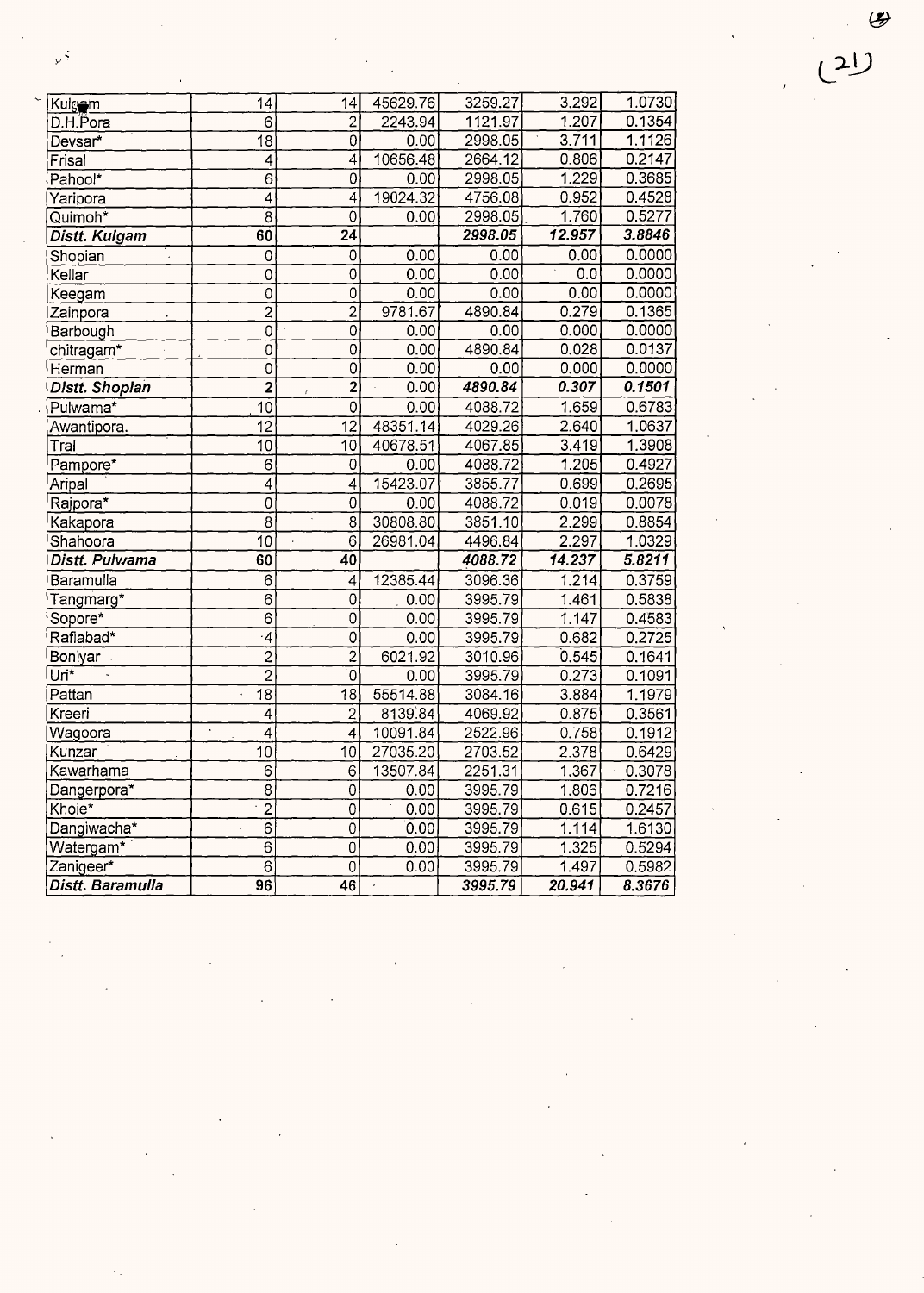| <b>J&amp;K State</b>    | 1412           | 734            |          | 3028.19 | 283.443 | 85.8320 |
|-------------------------|----------------|----------------|----------|---------|---------|---------|
| Kashmir Div.            | 666            | 392            |          | 3950.18 | 135.968 | 53.7098 |
| Distt. Kupwara          | 80             | 52             |          | 4013.81 | 17.403  | 6.9852  |
| Ialpora                 | 8              | 6              | 27812.00 | 4635.33 | 1.781   | 0.8256  |
| Lolab/sogam             | 4              | 4              | 16643.00 | 4160.75 | 1.254   | 0.5218  |
| Zachaldar*              | 4              | $\bar{0}$      | 0.00     | 4013.81 | 1.013   | 0.4066  |
| Langate*                | 10             | $\overline{0}$ | 0.00     | 4013.81 | 2.053   | 0.8240  |
| Qaziabad                | 8              | 8              | 23502.50 | 2937.81 | 1.625   | 0.4774  |
| Vailgam*                | 0              | 0              | 0.00     | 4013.81 | 0.542   | 0.2175  |
| Machil                  | $\mathbf 0$    | Ö              | 0.00     | 0.00    | 0.000   | 0.0000  |
| Ramhal*                 | $\overline{6}$ | 0              | 0.00     | 4013.81 | 0.817   | 0.3279  |
| Drugmulla*              | $\overline{2}$ | 0              | 0.00     | 4013.81 | 0.592   | 0.2376  |
| Trehgam                 | 6              | 6              | 18360.00 | 3060.00 | 1.198   | 0.3666  |
| Kralpora                | 6              | $\overline{6}$ | 21131.00 | 3521.83 | 1.228   | 0.4325  |
| Keran*                  | 0              | 0              | 0.00     | 4013.81 | 0.001   | 0.0004  |
| Karnah*                 | $\overline{2}$ | 0              | 0.00     | 4013.81 | 0.620   | 0.2489  |
| Handwara                | 12             | 10             | 50422.00 | 5042.20 | 2.289   | 1.1542  |
| Kupwara                 | 12             | 12             | 47413.00 | 3951.08 | 2.390   | 0.9443  |
| <b>Distt. Bandipora</b> | 60             | 14             |          | 4291.19 | 11.746  | 5.0404  |
| Tulail*                 | 0              | $\mathbf 0$    | 0.00     | 4291.19 | 0.121   | 0.0519  |
| Hajjan*                 | 30             | $\overline{0}$ | 0.00     | 4291.19 | 5.389   | 2.3125  |
| Ajas*                   | $\overline{2}$ | 0              | 0.00     | 4291.19 | 0.271   | 0.1163  |
| Aloosa*                 | 4              | $\overline{0}$ | 0.00     | 4291.19 | 0.854   | 0.3665  |
| Sonawari*               | 10             | 0              | 0.00     | 4291.19 | 2.130   | 0.9140  |
| Gureze <sup>*</sup>     | $\mathbf 0$    | $\overline{0}$ | 0.00     | 4291.19 | 0.091   | 0.0390  |
| Bar <b>e</b> ipora      | 14             | 14             | 60076.64 | 4291.19 | 2.890   | 1.2402  |

 $\overline{1}$ 

\* **District average yield adopted** 

**\*\*Division Average Yield adopted** 

母

 $(20)$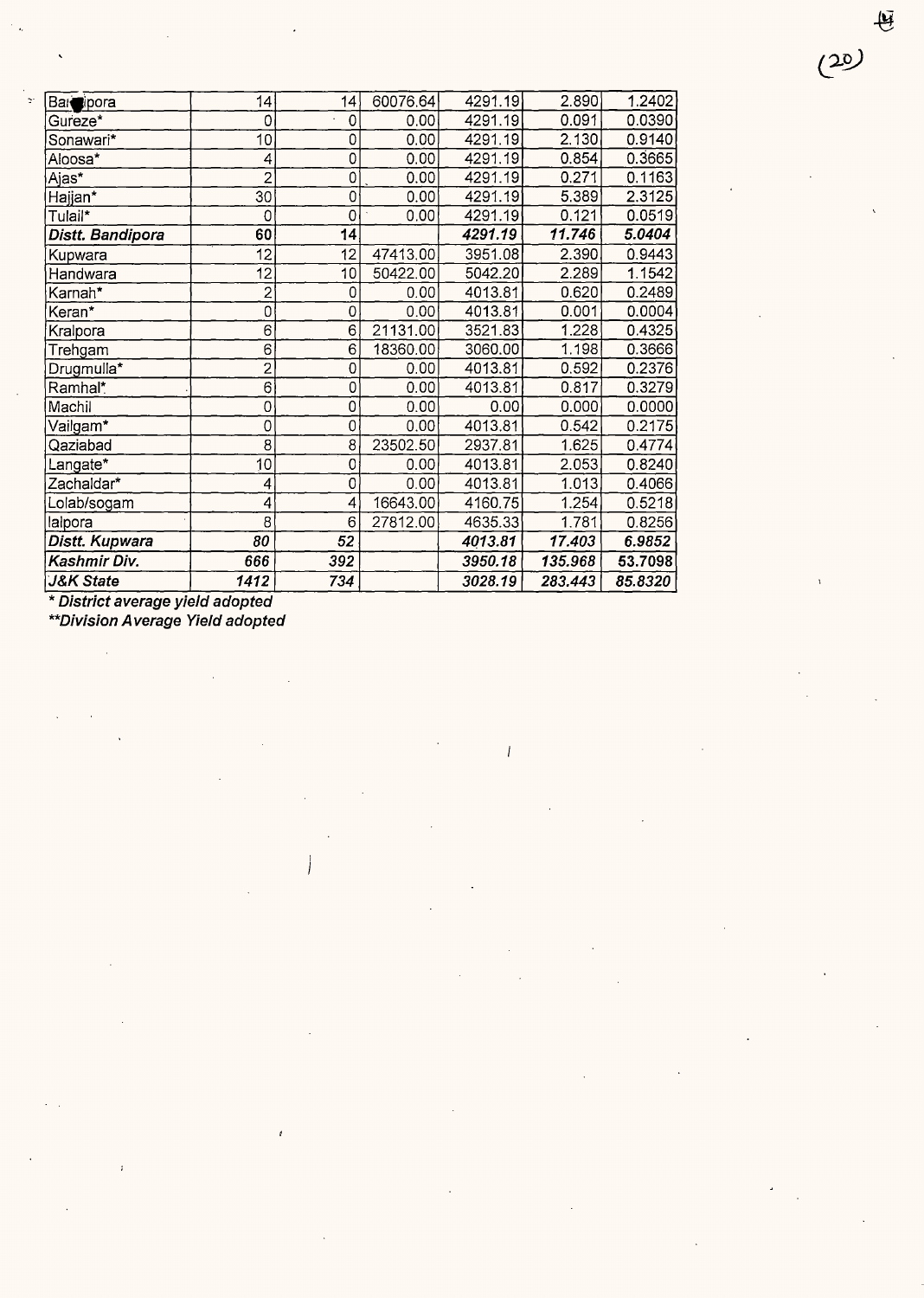| Tehsil /             | <b>No of Experiments</b> |                           | <b>Dried</b> | Av. Yield | Area In        | Prod. In               |
|----------------------|--------------------------|---------------------------|--------------|-----------|----------------|------------------------|
| <b>District</b>      | Planned                  | Yield<br>Analysed         |              | Kgs/Hect. |                | $(000$ Ha.) Lakh qtls. |
| 1                    | $\overline{2}$           | 3                         | 4            | 5         | $6\phantom{a}$ | 7                      |
| Bishnah*             | 36                       | 0                         | 0.00         | 2221.58   | 9.068          | 2.0145                 |
| jammu North          | 6                        | 6                         | 16786.50     | 2797.75   | 2.702          | 0.7560                 |
| Jaurian *            | 8                        | $\overline{0}$            | 0.00         | 2221.58   | 1.361          | 0.3024                 |
| Pargwal*             | 16                       | $\mathbf 0$               | 0.00         | 2221.58   | 1.871          | 0.4157                 |
| Marh*                | 56                       | $\overline{0}$            | 0.00         | 2221.58   | 7.928          | 1.7613                 |
| Khour                | 42                       | 36                        | 72508.85     | 2014.13   | 4.406          | 0.8874                 |
| Jammu*               | 0                        | 0                         | 0.00         | 2221.58   | 1.736          | 0.3857                 |
| R.S Pora             | 38                       | $\overline{2}$            | 3180.60      | 1590.30   | 9.003          | 1.4317                 |
| Bahu                 | $\mathbf 0$              | $\mathbf 0$               | 0.00         | 2221.58   | 0.000          | 0.0000                 |
| Maira Mandarain *    | 16                       | $\mathbf 0$               | 0.00         | 2221.58   | 0.031          | 0.0069                 |
| Choti Chaura         | $\overline{\mathcal{L}}$ | $\overline{\mathcal{L}}$  | 4170.12      | 1042.53   | 0.134          | 0.0140                 |
| Jammu South*         | 20                       | $\mathsf O$               | 0.00         | 2221.58   | 1.798          | 0.3994                 |
| Akhnoor*             | $\overline{38}$          | $\overline{0}$            | 0.00         | 2221.58   | 0.409          | 0.0909                 |
| Nagrota <sup>*</sup> | $\overline{2}$           | $\overline{0}$            | 0.00         | 2221.58   | 0.317          | 0.0704                 |
| Suchitgarh*          | 48                       | $\overline{\mathfrak{o}}$ | 0.00         | 2221.58   | 7.373          | 1.6380                 |
| Khara Bani*          | 4                        | $\mathbf 0$               | 0.00         | 2221.58   | 0.009          | 0.0020                 |
| Bhalwal *            | $\mathsf 0$              | $\overline{0}$            | 0.00         | 2221.58   | 7.073          | 1.5713                 |
| Mandal *             | 8                        | $\circ$                   | 0.00         | 2221.58   | 4.050          | 0.8997                 |
| Arnia <sup>*</sup>   | 22                       | 0                         | 0.00         | 2221.58   | 5.340          | 1.1863                 |
| Jammu West*          | 4                        | $\overline{4}$            | 16768.83     | 4192.21   | 2.638          | 1.1059                 |
| Dansal*              | $\mathbf 0$              | $\mathbf 0$               | 0.00         | 2221.58   | 0.304          | 0.0675                 |
| Distt. Jammu         | 368                      | 52                        |              | 2221.58   | 67.551         | 15.0070                |
| Samba*               | 22                       | 0                         | 0.00         | 2325.75   | 4.901          | 1.1399                 |
| Vijaypur             | 6                        | 6                         | 15492.09     | 2582.01   | 1.123          | 0.2900                 |
| Ramgarh              | $\overline{34}$          | $\overline{32}$           | 70960.82     | 2217.53   | 7.577          | 1.6802                 |
| Bribrahmina          | $\mathbf 6$              | 6                         | 14848.47     | 2474.75   | 3.572          | 0.8840                 |
| Ghagwal*             | $\overline{2}$           | 0                         | 0.00         | 2325.75   | 0.378          | 0.0879                 |
| Rajpura*             | $\mathbf{8}$             | $\mathbf 0$<br>$\sqrt{2}$ | 0.00         | 2325.75   | 1.777          | 0.4133                 |
| Distt. Samba         | 78                       | 44                        |              | 2325.75   | 19.328         | 4.4952                 |
| Kathua               | $\overline{5}2$          | 48                        | 114401.50    | 2383.36   | 10.955         | 2.6110                 |
| Basholi              | $\overline{8}$           | 6                         | 12526.28     | 2087.71   | 1.773          | 0.3702                 |
| <b>Billawar</b>      | 14                       | 14                        | 25038.39     | 1788.46   | 3.116          | 0.5573                 |
| Bani *               | 0                        | 0                         | 41305.55     | 2200.60   | 0.123          | 0.0271                 |
| Hiranagar            | 24                       | 24                        | 4725.70      | 196.90    | 4.997          | 0.0984                 |
| Marheen              | 34                       | 34                        | 101110.04    | 2973.82   | 7.431          | 2.2098                 |
| Dingaamb*            | 0                        | 0                         | 6284.40      | 2200.60   | 0.217          | 0.0478                 |
| Mahanpur             | 6                        | 6                         | 11527.30     | 1921.22   | 1.414          | 0.2717                 |
| Nagri                | 14                       | 14                        | 54682.03     | 3905.86   | 2.895          | 1.1307                 |
| Ramkote              | 12                       | 12                        | 22955.40     | 1912.95   | 2.756          | 0.5272                 |
| Lohimalhar*          | $\overline{2}$           | 0                         | 0.00         | 2200.60   | 0.236          | 0.0519                 |
| Distt. Kathua        | 166                      | 158                       | 0.00         | 2200.60   | 35.913         | 7.9030                 |

 $\frac{1}{2}$ 

 $(19)$ 

 $\int_{\mathbb{R}^d} \left| \int_{\mathbb{R}^d} \left| \int_{\mathbb{R}^d} \left| \int_{\mathbb{R}^d} \left| \int_{\mathbb{R}^d} \left| \int_{\mathbb{R}^d} \left| \int_{\mathbb{R}^d} \left| \int_{\mathbb{R}^d} \left| \int_{\mathbb{R}^d} \left| \int_{\mathbb{R}^d} \left| \int_{\mathbb{R}^d} \left| \int_{\mathbb{R}^d} \left| \int_{\mathbb{R}^d} \left| \int_{\mathbb{R}^d} \left| \int_{\mathbb{R}^$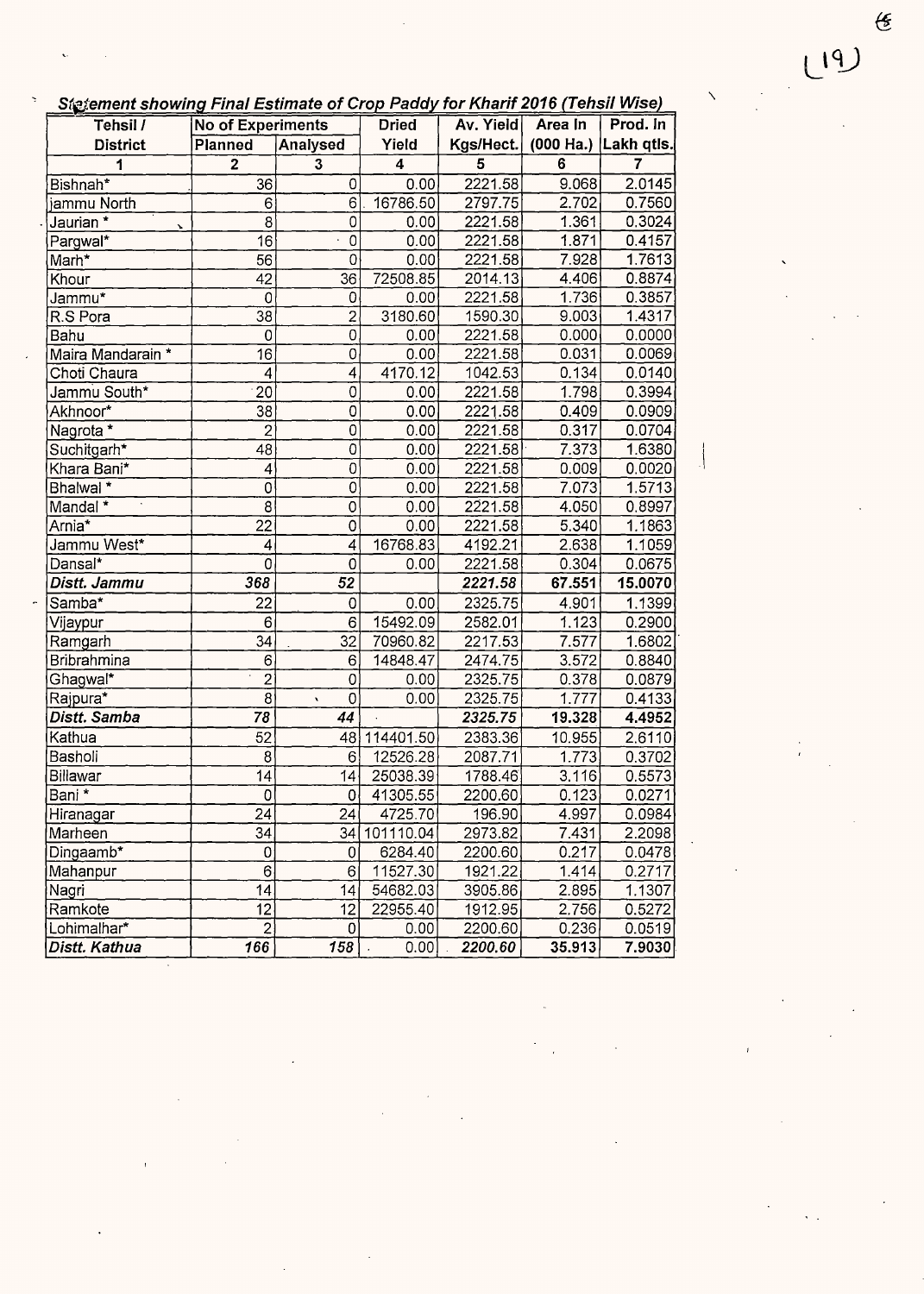| Udbempur                | 4                                      | 4                         | 6218.17    | 1554.54 | 0.918 | 0.1427 |
|-------------------------|----------------------------------------|---------------------------|------------|---------|-------|--------|
| Ramnagar                | $\overline{12}$                        | $\overline{12}$           | 21808.44   | 1817.37 | 3.023 | 0.5494 |
| Chenani                 | $\overline{2}$                         | $\overline{2}$            | 4865.40    | 2432.70 | 0.247 | 0.0601 |
| Majalta.                | $\overline{8}$                         | $\overline{\mathbf{8}}$   | 16523.28   | 2065.41 | 3.742 | 0.7729 |
| Panchari*               | $\overline{2}$                         | $\overline{O}$            | 0.00       | 1923.16 | 0.237 | 0.0456 |
| Moungri <sup>*</sup>    | $\overline{2}$                         | $\overline{0}$            | 0.00       | 1923.16 | 0.129 | 0.0248 |
| Basantgarh <sup>*</sup> | $\overline{0}$                         | $\overline{0}$            | 0.00       | 1923.16 | 0.014 | 0.0027 |
| Latti*                  | ō                                      | $\overline{0}$            | 0.00       | 1923.16 | 0.015 | 0.0029 |
| Distt. Udhampur         | 30                                     | $\overline{26}$           |            | 1923.16 | 8.325 | 1.6010 |
| Reasi*                  | 0                                      | 0                         | 0.00       | 2011.90 | 0.220 | 0.0443 |
| Katra*                  | 0                                      | $\overline{0}$            | 0.00       | 2011.90 | 0.029 | 0.0058 |
| Pouni                   | $\overline{2}$                         | $\overline{2}$            | 4023.80    | 2011.90 | 0.292 | 0.0587 |
| Bhomag <sup>*</sup>     | $\overline{0}$                         | $\overline{0}$            | 0.00       | 2011.90 | 0.093 | 0.0187 |
| Thakrakote*             | $\overline{0}$                         | $\overline{0}$            | 0.00       | 2011.90 | 0.008 | 0.0016 |
| Arnas*                  | $\overline{2}$                         | $\overline{0}$            | 0.00       | 2011.90 | 0.141 | 0.0284 |
| Thuroo*                 | $\overline{0}$                         | $\overline{\mathfrak{o}}$ | 0.00       | 2011.90 | 0.056 | 0.0113 |
| Mahore (G G Garh)*      | $\overline{0}$                         | $\overline{\mathfrak{o}}$ | 0.00       | 2011.90 | 0.057 | 0.0115 |
| Chassana <sup>*</sup>   | $\overline{0}$                         | $\overline{0}$            | 0.00       | 2011.90 | 0.230 | 0.0463 |
| Distt.Reasi             | 4                                      | $\overline{2}$            |            | 2011.90 | 1.126 | 0.2265 |
| Rajouri                 | 4                                      | 4                         | $-6073.47$ | 1518.37 | 1.121 | 0.1702 |
| Manjakote               | 16                                     | 16                        | 18542.61   | 1158.91 | 0.242 | 0.0280 |
| Thanamandi              | 4                                      | 4                         | 6009.03    | 1502.26 | 0.660 | 0.0991 |
| Darhal                  | $\overline{2}$                         | $\overline{2}$            | 4510.80    | 2255.40 | 0.530 | 0.1195 |
| Kotranka                | $\overline{4}$                         | $\overline{4}$            | 5751.27    | 1437.82 | 0.893 | 0.1284 |
| Khawas                  | $\overline{2}$                         | $\overline{2}$            | 1699.61    | 849.80  | 0.224 | 0.0190 |
| Kalakote                | $\overline{2}$                         | $\overline{2}$            | 3318.66    | 1659.33 | 0.233 | 0.0387 |
| Nowshera*               | $\overline{6}$                         | $\overline{0}$            | 0.00       | 1537.10 | 0.320 | 0.0492 |
| Qila Darhal *           | $\overline{0}$                         | $\overline{0}$            | 0.00       | 1537.10 | 0.006 | 0.0009 |
| Beri Pattan             | $\overline{0}$                         | $\overline{0}$            | 0.00       | 0.00    | 0.000 | 0.0000 |
| Siot *                  | $\overline{0}$                         | $\overline{0}$            | 0.00       | 1537.10 | 0.013 | 0.0020 |
| Sunderbani*             | $\overline{0}$                         | $\overline{0}$            | 0.00       | 1537.10 | 0.028 | 0.0043 |
| Taryatth                | $\overline{2}$                         | $\overline{2}$            | 2630.76    | 1315.38 | 0.140 | 0.0184 |
| Laroka                  | $\overline{0}$                         | $\mathbf 0$               | 0.00       | 0.00    | 0.000 | 0.0000 |
| Distt.Rajouri           | $\overline{42}$                        | 36                        |            | 1537.10 | 4,410 | 0.6779 |
| Haveli                  | $\overline{6}$                         | 6                         | 15839.12   | 2639.85 | 0.945 | 0.2495 |
| Surankote               | $\overline{2}$                         | $\overline{2}$            | 4040.96    | 2020.48 | 0.333 | 0.0673 |
| Mendher                 | $\overline{4}$                         | $\overline{\mathcal{A}}$  | 7468.56    | 1867.14 | 0.968 | 0.1807 |
| Mandi*                  | $\overline{0}$<br>$\ddot{\phantom{a}}$ | $\mathsf 0$               | 0.00       | 2189.77 | 0.168 | 0.0368 |
| Balakote                | $\overline{2}$                         | $\overline{2}$            | 3842.52    | 1921.26 | 0.211 | 0.0405 |
| Mankote *               | $\overline{2}$                         | $\mathsf 0$               | 0.00       | 2189.77 | 0.234 | 0.0512 |
| <b>Distt.Poonch</b>     | $\overline{16}$                        | $\overline{14}$           |            | 2189.77 | 2.859 | 0.6261 |

 $(18)$ 

 $\mathscr{\mathscr{C}}$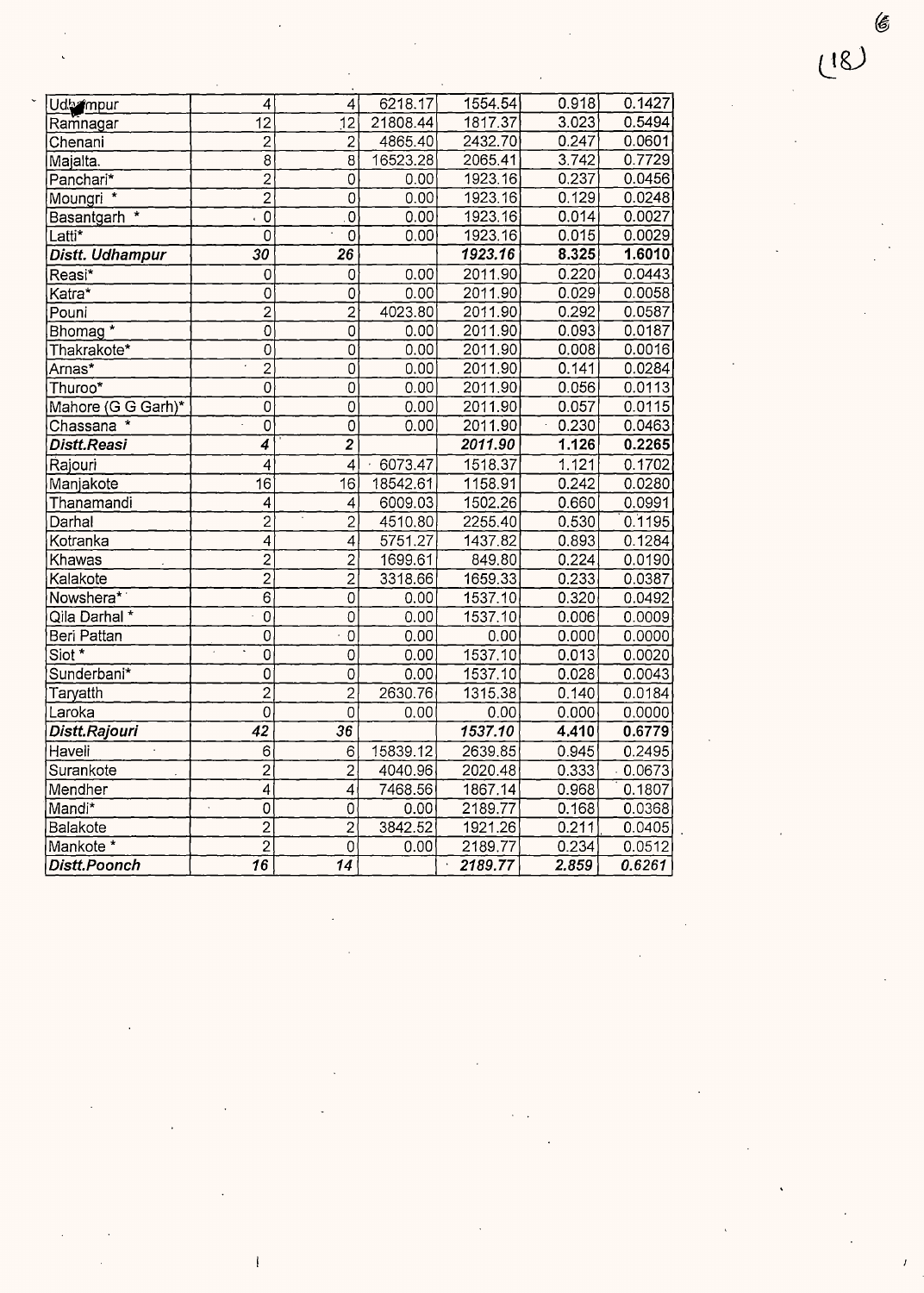|--|--|--|

 $\bigcirc$ 

| $\bullet$              |                                  |                  |          |         |         |         |
|------------------------|----------------------------------|------------------|----------|---------|---------|---------|
| Doctor*                | 0                                | 0                | 0.00     | 2178.14 | 0.174   | 0.0379  |
| Bhaderwah**            | $\overline{2}$                   | 0                | 0.00     | 2178.14 | 0.518   | 0.1128  |
| Bhalla <sup>**</sup>   | $\overline{2}$                   | $\overline{0}$   | 0.00     | 2178.14 | 0.308   | 0.0671  |
| Mohalla**              | $\overline{2}$                   | $\overline{0}$   | 0.00     | 2178.14 | 0.159   | 0.0346  |
| Gundna**               | 0                                | $\overline{0}$   | 0.00     | 2178.14 | 0.026   | 0.0057  |
| Bharath Bagla**        | 0                                | Ő                | 0.00     | 2178.14 | 0.106   | 0.0231  |
| Bhagwah**              | $\overline{0}$                   | $\overline{0}$   | 0.00     | 2178.14 | 0.068   | 0.0148  |
| Marmat **              | $\overline{0}$                   | $\overline{0}$   | 0.00     | 2178.14 | 0.025   | 0.0054  |
| Kashtigarh**           | $\overline{0}$                   | $\overline{0}$   | 0.00     | 2178.14 | 0.020   | 0.0044  |
| Assar**                | $\overline{0}$                   | $\overline{0}$   | 0.00     | 2178.14 | 0.032   | 0.0070  |
| Gandoh Bhaleesa        | $\overline{0}$                   | $\overline{0}$   | 0.00     | 0.00    | 0.000   | 0.0000  |
| Chilly Pingla          | $\overline{0}$                   | $\overline{0}$   | 0.00     | 0.00    | 0.000   | 0.0000  |
| Kahara**               | $\overline{0}$                   | $\overline{0}$   | 0.00     | 2178.14 | 0.008   | 0.0017  |
| Phigsoo                | $\overline{0}$                   | $\overline{0}$   | 0.00     | 0.00    | 0.000   | 0.0000  |
| Chiralla <sup>**</sup> | $\overline{0}$                   | $\overline{0}$   | 0.00     | 2178.14 | 0.016   | 0.0035  |
| Thathri <sup>**</sup>  | $\overline{0}$                   | $\overline{0}$   | 0.00     | 2178.14 | 0.049   | 0.0107  |
| Distt.Doda**           | $\overline{6}$                   | 0                |          | 2178.14 | 1.509   | 0.3287  |
| Banihal*               | $\overline{6}$                   | $\hbox{O}$       | 0.00     | 1895.95 | 1.332   | 0.2525  |
| Ramban                 | $\overline{8}$                   | $\overline{4}$   | 7902.96  | 1975.74 | 1.521   | 0.3005  |
| Khari*                 | $\overline{2}$                   | $\mathbf 0$      | 0.00     | 1895.95 | 0.122   | 0.0231  |
| Pogalparistan*         | $\overline{2}$                   | $\pmb{0}$        | 0.00     | 1895.95 | 0.623   | 0.1181  |
| Batote*                | $\overline{2}$                   | $\overline{0}$   | 0.00     | 1895.95 | 0.178   | 0.0337  |
| Rajgarh *              | $\overline{2}$                   | $\overline{0}$   | 0.00     | 1895.95 | 0.455   | 0.0863  |
| Gool                   | $\overline{6}$                   | 6                | 10681.51 | 1780.25 | 1.049   | 0.1867  |
| Distt.Ramban           | $\overline{28}$                  | 10               |          | 1895.95 | 5.280   | 1.0011  |
| Kishtwar **            | $\overline{c}$                   | $\boldsymbol{0}$ | 0.00     | 2178.14 | 0.113   | 0.0246  |
| Padder(Attoli) **      | $\overline{2}$                   | $\mathbf 0$      | 0.00     | 2178.14 | 0.191   | 0.0416  |
| Chatroo**              | $\overline{0}$                   | 0                | 0.00     | 2178.14 | 0.137   | 0.0298  |
| Marwah**               | $\overline{2}$                   | $\overline{0}$   | 0.00     | 2178.14 | 0.148   | 0.0322  |
| Mughal Maidan**        | $\overline{2}$                   | $\overline{0}$   | 0.00     | 2178.14 | 0.191   | 0.0416  |
| Nagseni**              | $\overline{0}$                   | $\mathbf 0$      | 0.00     | 2178.14 | 0.053   | 0.0115  |
| Machail**              | $\overline{0}$                   | $\mathbf 0$      | 0.00     | 2178.14 | 0.010   | 0.0022  |
| Bounjwah <sup>**</sup> | $\overline{0}$<br>$\blacksquare$ | $\overline{0}$   | 0.00     | 2178.14 | 0.040   | 0.0087  |
| Drabshalla**           | $\overline{0}$                   | $\overline{0}$   | 0.00     | 2178.14 | 0.053   | 0.0115  |
| Dachan **              | $\overline{0}$                   | $\overline{O}$   | 0.00     | 2178.14 | 0.238   | 0.0518  |
| Warwan                 | $\overline{0}$                   | $\overline{0}$   | 0.00     | 0.00    | 0.000   | 0.0000  |
| <b>Dis.Kishtwar</b>    | $\overline{\boldsymbol{\delta}}$ | $\overline{o}$   |          | 2178.14 | 1.174   | 0.2557  |
| Jammu Div.             | 746                              | 342              |          | 2178.14 | 147.475 | 32.1222 |

\* District average yield adopted.<br>\*\* Di<sup>visian</sup> average yield adopted.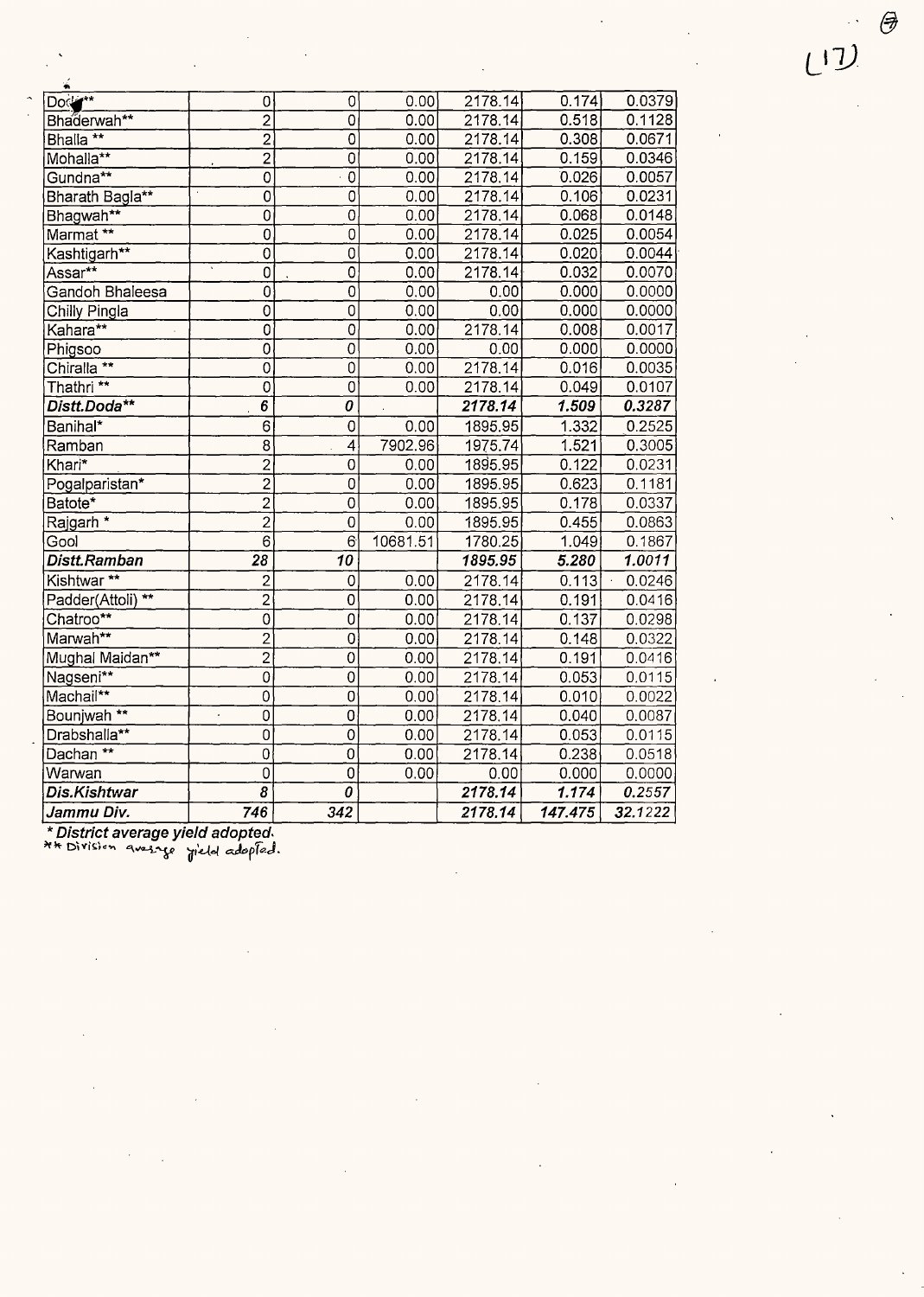## ,~'; General Crop Estimation Survey Final Estimates of Average yield, Area and Production.

| State: Jammu & Kashmir  |                | <b>Season: Kharief</b>    |                     | <b>Year:2016</b> | <b>Crop: Maize</b> |          |
|-------------------------|----------------|---------------------------|---------------------|------------------|--------------------|----------|
|                         |                |                           |                     |                  |                    |          |
| Name of the             |                | <b>No. of Experiments</b> | Area <sup>tin</sup> | Average          | Production         | %age     |
| <b>District</b>         |                |                           | (000)               | Yield            | in lakh            | Response |
|                         | Planned        | Analysed                  | Hectts.             | (Kgs/hectt)      | quintals           |          |
| 1                       | $\overline{2}$ | 3                         | 4                   | .5               | 6                  | 7        |
| Srinagar                | $\overline{2}$ | $\overline{c}$            | 0.097               | 1382.90          | 0.0134             | 100.00   |
| Ganderbal               | 18             | 10                        | 4.012               | 1750.58          | 0.7023             | 55.56    |
| <b>Budgam</b>           | 64             | 32                        | 7.285               | 2014.38          | 1.4675             | 50.00    |
| Anantnag                | 50             | 26                        | 11.140              | 1342.11          | 1.4951             | 52.00    |
| Kulgam                  | 18             | 8                         | 3.603               | 640.87           | 0.2309             | 44.44    |
| Pulwama                 | 14             | 12                        | 1.761               | 1583.04          | 0.2788             | 85.71    |
| Shopian                 | 10             | 8                         | 0.530               | 714.07           | 0.0378             | 80.00    |
| <b>Baramulla</b>        | 98             | 58                        | 20.148              | 1459.54          | 2.9407             | 59.18    |
| <b>Bandipora</b>        | 30             | 8                         | 6.625               | 1703.14          | 1.1283             | 26.67    |
| <b>Kupwara</b>          | 86             | 60                        | 18.741              | 1311.85          | 2.4585             | 69.77    |
| <b>Kashmir Division</b> | 390            | 224                       | 73.942              | 1454.30          | 10.7534            | 57.44    |
| Jammu                   | 114            | 22                        | 24.061              | 2948.65          | 7.0947             | 19.30    |
| Samba                   | 22             | 8                         | 2.667               | 1476.96          | 0.3939             | 36.36    |
| <b>Kathua</b>           | 74             | 66                        | 15.304              | 2573.25          | 3.9381             | 89.19    |
| Udhampur                | 156            | 138                       | 36.307              | 2643.23          | 9.5968             | 88.46    |
| Reasi                   | 60             | 44                        | 18.531              | 976.88           | 1.8103             | 73.33    |
| Rajouri                 | 200            | 156                       | 47.475              | 1703.67          | 8.0882             | 78.00    |
| Poonch                  | 112            | 84                        | 24.201              | 1635.77          | 3.9587             | 75.00    |
| <b>Doda</b>             | 124            | 42                        | 26.428              | 1606.09          | 4.2446             | 33.87    |
| Kishtwar                | 60             | 12                        | 11.577              | 1481.94          | 1.7156             | 20.00    |
| Ramban                  | 66             | 30                        | 14.681              | 1715.03          | 2.5178             | 45.45    |
| Jammu Division          | 988            | 602                       | 221.232             | 1959.88          | 43.3587            | 60.93    |
| <b>J&amp;K State</b>    | 1378           | 826                       | 295.174             | 1833.23          | 54.1121            | 59.94    |

 $\mathcal{A}_{\!\scriptscriptstyle\perp}$ 

€

 $(16)$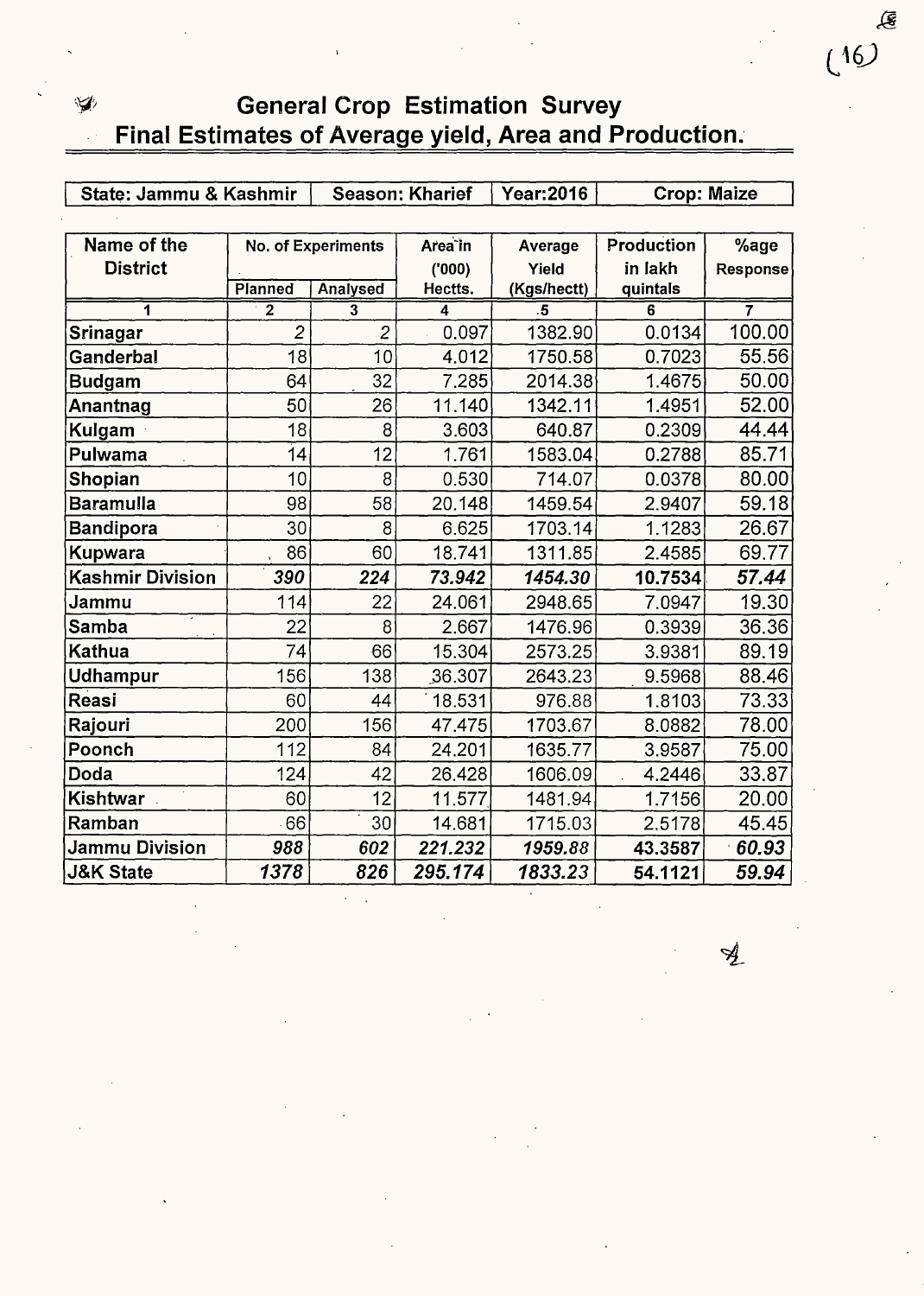| St ament showing Final Estimate of Crop Maize for Kharif 2016 (Tehsil Wise) |
|-----------------------------------------------------------------------------|
|-----------------------------------------------------------------------------|

| out ement showing r mar Estimate of Stop make for futuri 2010 (Tendir Theor<br>Tehsil / | No of Experiments        |                           | <b>Dried</b> | Av. Yield | Area In             | Prod. In   |
|-----------------------------------------------------------------------------------------|--------------------------|---------------------------|--------------|-----------|---------------------|------------|
| <b>District</b>                                                                         | Planned                  | Analysed                  | Yield        | Kgs/Hect. | $(000 \text{ Ha.})$ | Lakh qtls. |
| 1                                                                                       | $\overline{\mathbf{2}}$  | 3                         | 4            | 5         | 6                   | 7          |
| Srinagar (N)*                                                                           | 0                        | 0                         | 0.00         | 1382.90   | 0.016               | 0.0022     |
| Srinagar (S)*                                                                           | 0                        | $\overline{0}$            | 0.00         | 1382.90   | 0.002               | 0.0003     |
| Eidgah*                                                                                 | 0                        | 0                         | 0.00         | 1382.90   | 0.019               | 0.0026     |
| Central/Shalteng*                                                                       | $\mathsf O$              | $\overline{0}$            | 0.00         | 1382.90   | 0.002               | 0.0003     |
| Khanyar*                                                                                | $\overline{0}$           | $\overline{\mathfrak{o}}$ | 0.00         | 1382.90   | 0.022               | 0.0030     |
| Chanpora                                                                                | 0                        | 0                         | 0.00         | 0.00      | 0.000               | 0.0000     |
| Pantha chowk                                                                            | $\overline{2}$           | $\overline{c}$            | 2765.80      | 1382.90   | 0.036               | 0.0050     |
| Dis.Srinagar                                                                            | $\overline{2}$           | $\overline{\mathbf{2}}$   |              | 1382.90   | 0.097               | 0.0134     |
| Kangan                                                                                  | $\overline{8}$           | 4                         | 6664.57      | 1666.14   | 2.070               | 0.3449     |
| Lar*                                                                                    | $\overline{2}$           | $\circ$                   | 0.00         | 1750.58   | 0.565               | 0.0989     |
| Ganderbal*                                                                              | $\overline{2}$           | 0                         | 0.00         | 1750.58   | 0.208               | 0.0364     |
| Gund                                                                                    | $\overline{2}$           | $\overline{2}$            | 4212.91      | 2106.46   | 0.699               | 0.1472     |
| Tulmulla                                                                                | 2                        | $\overline{c}$            | 3874.75      | 1937.38   | 0.142               | 0.0275     |
| Wakura                                                                                  | $\overline{2}$           | $\overline{2}$            | 2888.45      | 1444.23   | 0.328               | 0.0474     |
| Dis.Ganderbal                                                                           | 18                       | 10                        |              | 1750.58   | 4.012               | 0.7023     |
| Budgam*                                                                                 | $\overline{c}$           | 0                         | 0.00         | 2014.38   | 0.498               | 0.1003     |
| Khansahib*                                                                              | $\overline{28}$          | 0                         | 0.00         | 2014.38   | 0.759               | 0.1529     |
| Beerwah                                                                                 | 4                        | $\overline{4}$            | 12838.89     | 3209.72   | 0.804               | 0.2581     |
| Khag                                                                                    | $\overline{12}$          | 12                        | 11414.89     | 951.24    | 1.748               | 0.1663     |
| Charisharief                                                                            | 4                        | 4                         | 1705.76      | 426.44    | 0.874               | 0.0373     |
| Baghat Kanipora                                                                         | 0                        | 0                         | 0.00         | 0.00      | 0.000               | 0.0000     |
| Chadoora                                                                                | 10                       | 10                        | 30041.18     | 3004.12   | 2.428               | 0.7294     |
| Magam                                                                                   | $\overline{c}$           | $\overline{c}$            | 2391.11      | 1195.56   | 0.144               | 0.0172     |
| Narbal*                                                                                 | $\overline{2}$           | $\mathsf 0$               | 0.00         | 2014.38   | 0.03                | 0.0060     |
| Dis.Budgam                                                                              | 64                       | 32                        |              | 2014.38   | 7.285               | 1.4675     |
| Anantnag*                                                                               | $\overline{c}$           | 0                         | 0.00         | 1342.11   | 0.024               | 0.0032     |
| Shangus                                                                                 | 4                        | $\overline{\mathcal{A}}$  | 2409.66      | 602.42    | 0.975               | 0.0587     |
| Kokernag                                                                                | 10                       | 10                        | 7740.12      | 774.01    | 2.105.              | 0.1629     |
| Dooru*                                                                                  | 4                        | 0                         | 0.00         | 1342.11   | 0.509               | 0.0683     |
| Pahalgam                                                                                | 4                        | $\overline{\mathbf{4}}$   | 8762.40      | 2190.60   | 1.026               | 0.2248     |
| Bijbehara*                                                                              | $\overline{\mathcal{A}}$ | 0                         | 0.00         | 1342.11   | 0.663               | 0.0890     |
| Srigufwara                                                                              | $\overline{2}$           | $\overline{2}$            | 5951.13      | 2975.57   | 0.415               | 0.1235     |
| Salar                                                                                   | 6                        | 6                         | 10831.30     | 1805.22   | 0.796               | 0.1437     |
| Shabadh Bala*                                                                           | 4                        | 0                         | 0.00         | 1342.11   | 1.965               | 0.2637     |
| Mattan*                                                                                 | $\mathbf 0$              | 0                         | 0.00         | 1342.11   | 0.344               | 0.0462     |
| Larnoo*                                                                                 | 8                        | 0                         | 0.00         | 1342.11   | 1.873               | 0.2514     |
| Qazigund*                                                                               | $\overline{c}$           | $\mathbf 0$               | 0.00         | 1342.11   | 0.445               | 0.0597     |
| Dis.Anantnag                                                                            | 50                       | $\overline{26}$           |              | 1342.11   | 11.140              | 1.4951     |

 $\overline{\phantom{0}}$ 

 $\begin{pmatrix} 15 \end{pmatrix}$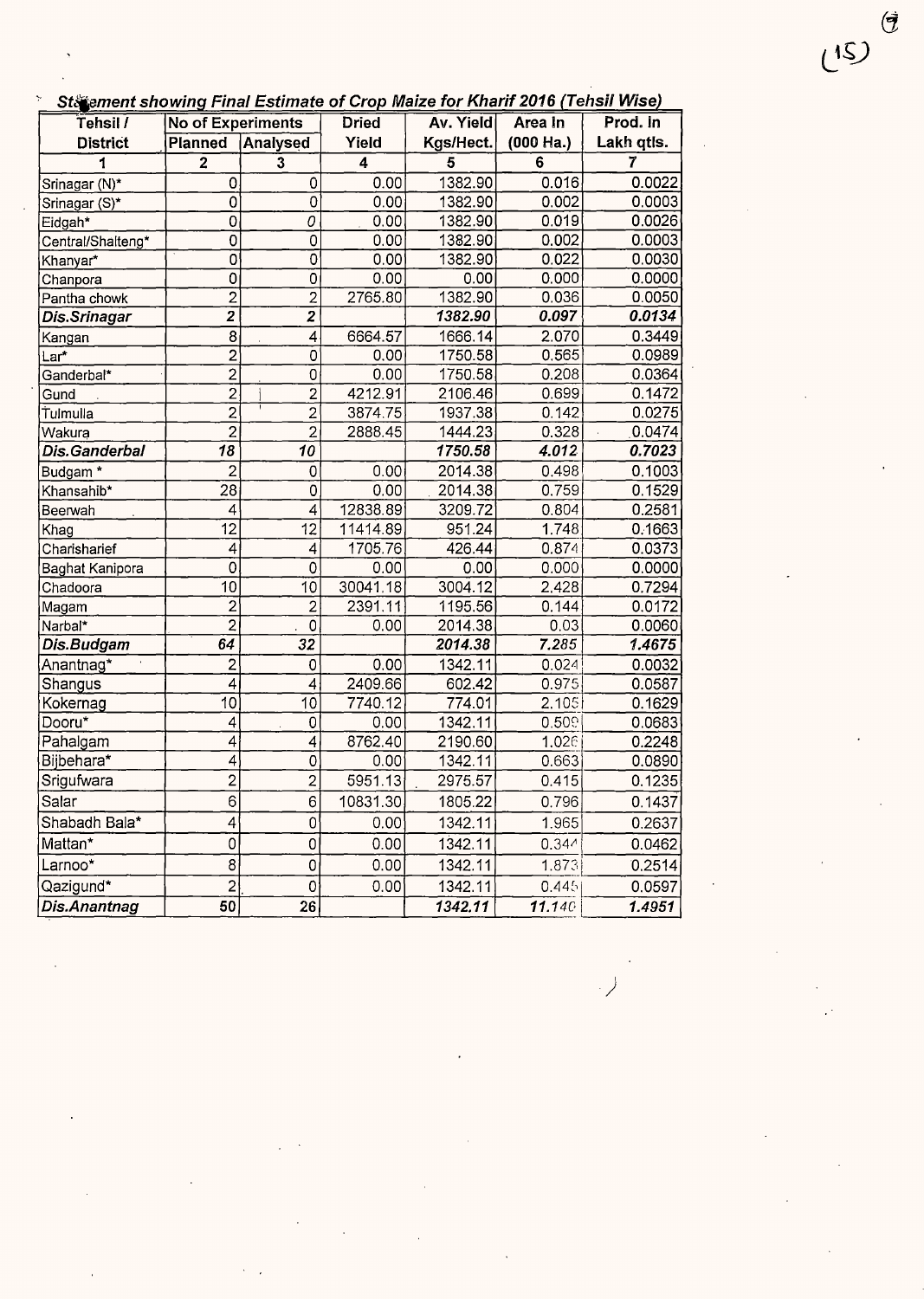| Kulgan               | 0                              | $\mathbf 0$                     | 0.00     | 0.00    | 0.000             | 0.0000 |
|----------------------|--------------------------------|---------------------------------|----------|---------|-------------------|--------|
| D.H.Pora             | 14                             | 8                               | 5126.94  | 640.87  | 3.173             | 0.2033 |
| Devsar*              | $\overline{2}$                 | $\overline{0}$                  | 0.00     | 640.87  | 0.347             | 0.0222 |
| Frisal*              | $\overline{0}$                 | $\hbox{O}$                      | 0.00     | 640.87  | 0.004             | 0.0003 |
| Pahoola <sup>*</sup> | $\overline{0}$                 | $\mathsf O$                     | 0.00     | 640.87  | 0.030             | 0.0019 |
| Yaripora             | $\overline{O}$                 | $\overline{0}$                  | 0.00     | 0.00    | 0.000             | 0.0000 |
| Quimoh*              | $\overline{2}$                 | $\overline{0}$                  | 0.00     | 640.87  | 0.049             | 0.0031 |
| Dis.Kulgam           | $\overline{18}$                | 8                               |          | 640.87  | 3.603             | 0.2309 |
| Pulwama*             | $\overline{0}$                 | $\overline{0}$                  | 0.00     | 1583.04 | 0.055             | 0.0087 |
| Awantipora.          | $\mathbf 0$                    | $\mathbf 0$                     | 0.00     | 0.00    | 0.000             | 0.0000 |
| Tral                 | $\overline{6}$                 | $\overline{6}$                  | 9447.06  | 1574.51 | 0.000             | 0.0000 |
| Pampore*             | $\overline{2}$                 | $\circ$                         | 0.00     | 1583.04 | 0.279             | 0.0442 |
| Aripal               | $\overline{4}$                 | $\overline{\mathcal{L}}$        | 6484.46  | 1621.11 | 0.946             | 0.1534 |
| Rajpora              | $\overline{2}$                 | $\overline{2}$                  | 2837.12  | 1418.56 | 0.219             | 0.0311 |
| Kakapora*            | $\overline{0}$                 | $\overline{O}$                  | 0.00     | 1583.04 | 0.255             | 0.0404 |
| Shahoora*            | $\bar{0}$                      | $\mathbf 0$                     | 0.00     | 1583.04 | 0.007             | 0.0011 |
| Dis.Pulwama          | 14                             | $\overline{12}$                 |          | 1583.04 | $\Gamma$<br>1.761 | 0.2788 |
| Shopian*             | 0                              | $\mathbf 0$                     | 0.00     | 714.07  | 0.096             | 0.0069 |
| Kellar               | 6                              | $\overline{6}$                  | 3540.21  | 590.04  | 0.149             | 0.0088 |
| Keegam               | $\overline{2}$                 | 0                               | 0.00     | 0.00    | 0.000             | 0.0000 |
| Zainpora             | $\overline{2}$                 | $\overline{2}$<br>$\sim$ $\sim$ | 1612.96  | 806.48  | 0.200             | 0.0161 |
| Barbough*            | 0                              | 0                               | 0.00     | 714.07  | 0.020             | 0.0014 |
| chitragam*           | Ō                              | $\circ$                         | 0.00     | 714.07  | 0.002             | 0.0001 |
| Herman*              | $\overline{0}$                 | 0                               | 0.00     | 714.07  | 0.063             | 0.0045 |
| Dis.Shopian          | 10                             | 8                               |          | 714.07  | 0.530             | 0.0378 |
| Baramulla            | 20                             | 20                              | 28718.41 | 1435.92 | 4.077             | 0.5854 |
| Tangmarg*            | 6                              | 0                               | 0.00     | 1459.54 | 1.280             | 0.1868 |
| Sopore*              | $\overline{2}$                 | $\mathbf{0}$                    | 0.00     | 1459.54 | 0.203             | 0.0296 |
| Rafiabad*            | $\overline{6}$                 | 0                               | 0.00     | 1459.54 | 1.376             | 0.2008 |
| Boniyar              | 12                             | 12                              | 19845.62 | 1653.80 | 2.391             | 0.3954 |
| Uri*                 | 14                             | 0                               | 0.00     | 1459.54 | 3.279             | 0.4786 |
| Pattan               | 10                             | 10                              | 21055.96 | 2105.60 | 2,461             | 0.5182 |
| Kreeri               | $6\phantom{a}$                 | $\overline{4}$                  | 6468.08  | 1617.02 | 1.104             | 0.1785 |
| Wagoora              | $\bar{8}$                      | $\overline{8}$                  | 1044.19  | 130.52  | 1.796             | 0.0234 |
| Kunzar               | $\overline{2}$                 | $\overline{2}$                  | 1859.92  | 929.96  | 0.000             | 0.0000 |
| Kaw <u>arhama</u>    | $\overline{2}$                 | $\overline{2}$                  | 3789.24  | 1894.62 | 0.586             | 0.1110 |
| Dangerpora*          | $\overline{2}$                 | 0                               | 0.00     | 1459.54 | 0.335             | 0.0489 |
| Khole*               |                                | 0                               | 0.00     | 1459.54 | 0.346             | 0.0505 |
| Dangiwacha*          | $\frac{2}{2}$<br>$\frac{2}{2}$ | 0                               | 0.00     | 1459.54 | 0.520             | 0.0759 |
| Watergam*            |                                | $\mathbf 0$                     | 0.00     | 1459.54 | 0.257             | 0.0375 |
| Zanigeer*            | $\overline{2}$                 | $\pmb{0}$                       | 0.00     | 1459.54 | 0.137             | 0.0200 |
| Dis.Baramulla        | 98                             | 58                              |          | 1459.54 | 20.148            | 2.9407 |

 $(14)$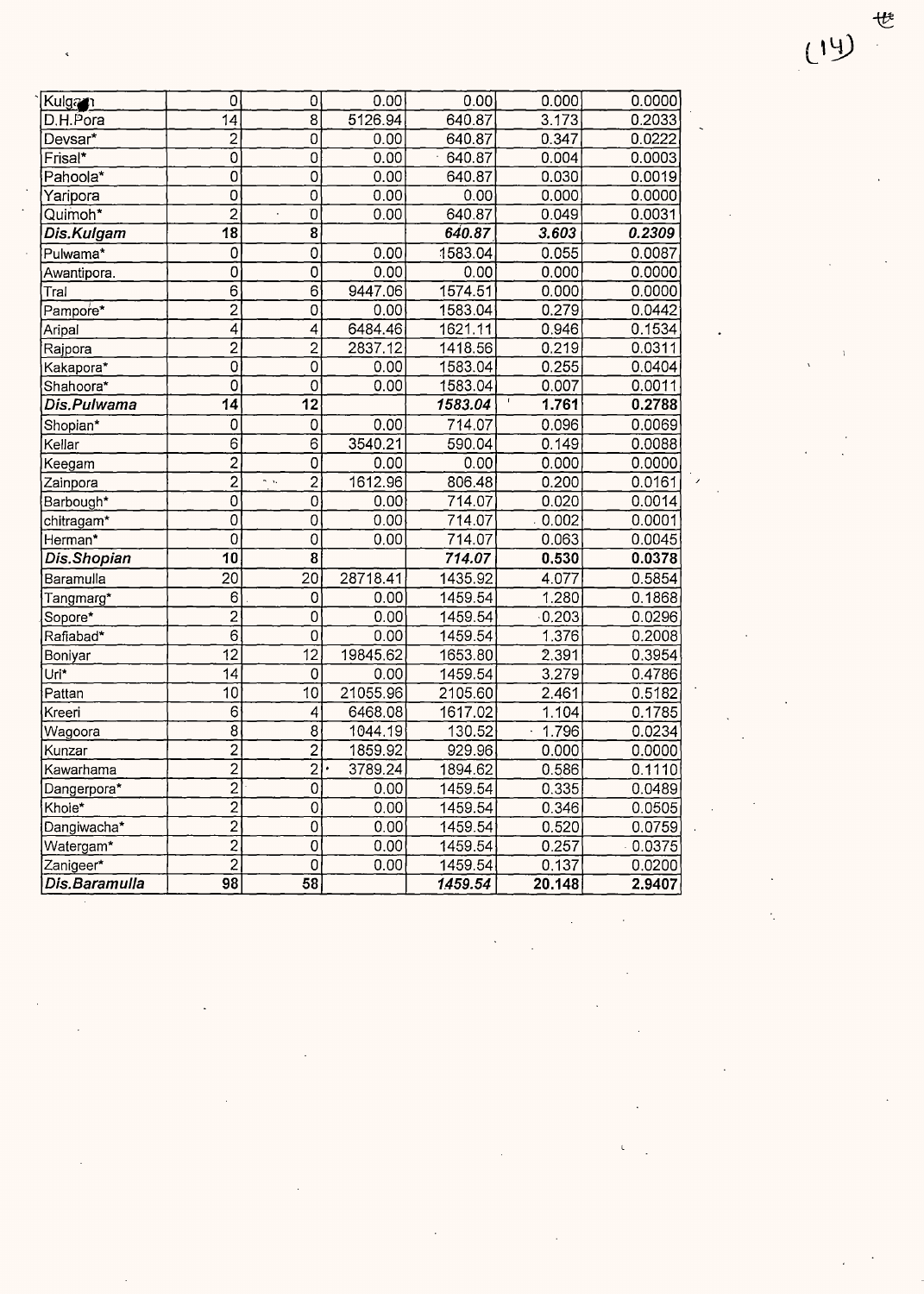$\varphi$ 

| Band ora             | 6                       | 6 <sup>1</sup>                | 10369.86 | 1728.31 | 1.395   | 0.2411  |
|----------------------|-------------------------|-------------------------------|----------|---------|---------|---------|
| Gureze               | $\overline{2}$          | $\mathbf{2}^{\mathbf{\cdot}}$ | 2430.84  | 1215.42 | 0.072   | 0.0088  |
| Sonawari*            | 4                       | 0                             | 0.00     | 1703.14 | 1.078   | 0.1836  |
| Aloosa*              | 4                       | 0                             | 0.00     | 1703.14 | 0.799   | 0.1361  |
| Ajas*                | 4                       | 0                             | 0.00     | 1703.14 | 0.940   | 0.1601  |
| Hajjan*              | 10                      | 0                             | 0.00     | 1703.14 | 2.340   | 0.3985  |
| Tulail*              | 0                       | 0                             | 0.00     | 1703.14 | 0.001   | 0.0002  |
| Dis.Bandipora        | 30                      | 8 <sup>1</sup>                |          | 1703.14 | 6.625   | 1.1283  |
| Kupwara              | 16                      | 16                            | 21538.91 | 1346.18 | 3.506   | 0.4720  |
| Handwara             | 14                      | 12                            | 12404.19 | 1033.68 | 2.605   | 0.2693  |
| Karnah               | 6                       | 6                             | 12681.60 | 2113.60 | 2.259   | 0.4775  |
| Keran*               | $\overline{2}$          | 0                             | 0.00     | 1278.83 | 0.251   | 0.0321  |
| Kralpora             | 10 <sub>1</sub>         | 10                            | 7721.25  | 772.12  | 2.168   | 0.1674  |
| Trehgam              | $\overline{\mathbf{c}}$ | 2                             | 2774.10  | 1387.05 | 0.601   | 0.0834  |
| Drugmulla*           | $\overline{2}$          | 0                             | 0.00     | 1278.83 | 0.276   | 0.0353  |
| Ramhal*              | $\overline{2}$          | 0                             | 0.00     | 1278.83 | 0.099   | 0.0127  |
| Vailgam*             | 0                       | 0                             | 0.00     | 1278.83 | 0.513   | 0.0656  |
| Machil               | $\overline{c}$          | $\overline{2}$                | 3091.14  | 1545.57 | 0.825   | 0.1275  |
| Qaziabad             | 4                       | 4                             | 5125.48  | 1281.37 | 0.937   | 0.1201  |
| Langate*             | 6                       | 0                             | 0.00     | 1278.83 | 1.177   | 0.1505  |
| Zachaldar*           | 8                       | 0                             | 0.00     | 1278.83 | 1.314   | 0.1680  |
| Lolab/Sogam          | 6                       | 4                             | 5191.53  | 1297.88 | 1.178   | 0.1529  |
| lalpora              | 6                       | 4                             | 4821.65  | 1205.41 | 1.032   | 0.1244  |
| Dis.Kupwara          | 86                      | 60                            |          | 1311.85 | 18.741  | 2.4585  |
| Kashmir Div.         | 390                     | 224                           |          | 1454.30 | 73.942  | 10.7534 |
| <b>J&amp;K State</b> | 1378                    | 826                           |          | 1833.23 | 295.174 | 54.1121 |

\* **District average yield adopted**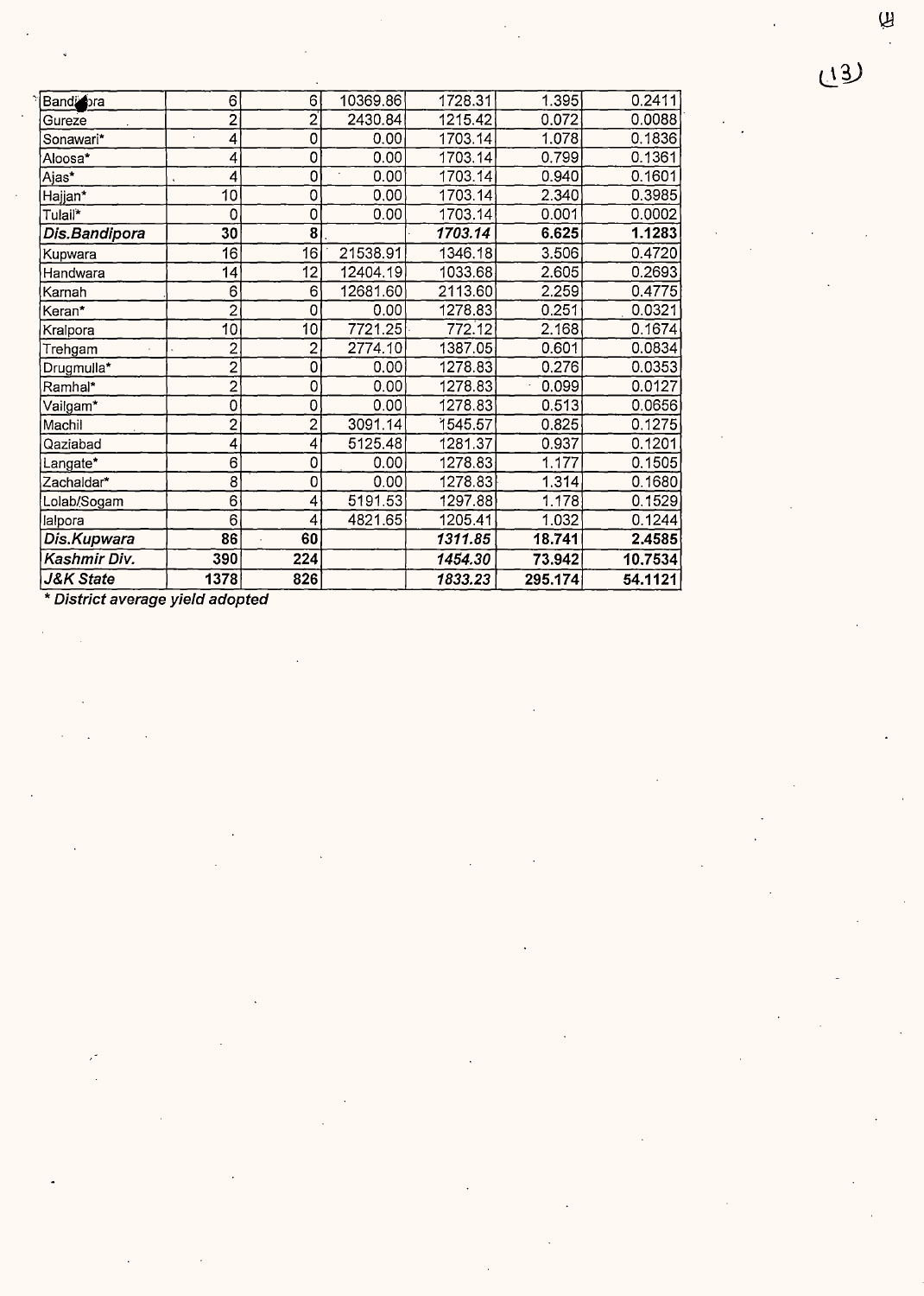**Statement showing Final Estimate of Crop Maize for Kharif 2016 (Tehsil Wise)** 

| content choming I may be annually on opp make for fundity 2010 (Form 18:100)<br>Tehsil / | No of Experiments       |                          | <b>Dried</b>     | Av. Yield | Area In   | Prod. In   |
|------------------------------------------------------------------------------------------|-------------------------|--------------------------|------------------|-----------|-----------|------------|
| <b>District</b>                                                                          | <b>Planned</b>          | Analysed                 | Yield            | Kgs/Hect. | (000 Ha.) | Lakh qtls. |
| 1                                                                                        | $\mathbf 2$             | $\overline{\mathbf{3}}$  | $\boldsymbol{4}$ | 5         | $\bf 6$   | 7          |
| Bishnah*                                                                                 | 0                       | 0                        | 0.00             | 2948.65   | 0.904     | 0.2666     |
| jammu North                                                                              | 6                       | $\overline{6}$           | 14937.18         | 2489.53   | 0.736     | 0.1832     |
| Jaurian *                                                                                | 6                       | $\mathbf 0$              | 0.00             | 2948.65   | 1.812     | 0.5343     |
| Pargwal*                                                                                 | 0                       | $\mathbf 0$              | 0.00             | 2948.65   | 0.957     | 0.2822     |
| Marh*                                                                                    | 18                      | $\mathsf{O}\xspace$      | 0.00             | 2948.65   | 0.543     | 0.1601     |
| Khour <sup>-</sup>                                                                       | 4                       | 4                        | 11828.28         | 2957.07   | 2.547     | 0.7532     |
| Jammu*                                                                                   | 4                       | $\overline{0}$           | 0.00             | 2948.65   | 0.000     | 0.0000     |
| R.S Pora*                                                                                | 0                       | $\mathbf 0$              | 0.00             | 2948.65   | 0.465     | $-0.1371$  |
| Bahu <sup>*</sup>                                                                        | 2                       | $\overline{0}$           | 0.00             | 2948.65   | 0.637     | 0.1878     |
| Maira Mandarain                                                                          | $\overline{8}$          | $\overline{8}$           | 27228.18         | 3403.52   | 1.819     | 0.6191     |
| Choki Chaura                                                                             | 4                       | 4                        | 10628.10         | 2657.03   | 1.752     | 0.4655     |
| Jammu South*                                                                             | 34                      | $\mathsf{O}\xspace$      | 0.00             | 2948.65   | 0.436     | 0.1286     |
| Akhnoor*                                                                                 | 10 <sup>1</sup>         | $\overline{0}$           | 0.00             | 2948.65   | 2.427     | 0.7156     |
| Nagrota *                                                                                | $\overline{\mathbf{c}}$ | $\mathsf 0$              | 0.00             | 2948.65   | 1.529     | 0.4508     |
| Suchitgarh*                                                                              | 0                       | $\overline{\text{o}}$    | 0.00             | 2948.65   | 0.865     | 0.2551     |
| Khara Bani*                                                                              | 4                       | 0                        | 0.00             | 2948.65   | 0.495     | 0.1460     |
| Bhalwal <sup>*</sup>                                                                     | 0                       | $\mathbf 0$              | 0.00             | 2948.65   | 0.971     | 0.2863     |
| Mandal*                                                                                  | 0                       | $\pmb{0}$                | 0.00             | 2948.65   | 1.321     | 0.3895     |
| Arnia*                                                                                   | 0                       | $\mathsf{O}\xspace$      | 0.00             | 2948.65   | 2.004     | 0.5909     |
| Jammu West*                                                                              | $\overline{2}$          | $\overline{0}$           | 0.00             | 2948.65   | 0.660     | 0.1946     |
| Dansal*                                                                                  | 10                      | $\overline{0}$           | 0.00             | 2948.65   | 1.181     | 0.3482     |
| Dis.Jammu                                                                                | 114                     | $\overline{22}$          |                  | 2948.65   | 24.061    | 7.0947     |
| Samba*                                                                                   | 4                       | $\mathbf 0$              | 0.00             | 1476.96   | 1.141     | 0.1685     |
| Vijaypur                                                                                 | $\overline{c}$          | $\overline{2}$           | 2826.32          | 1413.16   | 0.493     | 0.0697     |
| Ramgarh*                                                                                 | $\bar{2}$               | $\overline{0}$           | 0.00             | 1476.96   | 0.122     | 0.0180     |
| Bribrahmina                                                                              | 10 <sub>1</sub>         | $\mathbf 6$              | 9384.48          | 1564.08   | 0.361     | 0.0565     |
| Ghagwal*                                                                                 | $\overline{2}$          | 0                        | 0.00             | 1476.96   | 0.399     | 0.0589     |
| Rajpura*                                                                                 | $\overline{c}$          | 0                        | 19125.68         | 1476.96   | 0.151     | 0.0223     |
| Dis.Samba                                                                                | $\overline{22}$         | $\overline{8}$           |                  | 1476.96   | 2.667     | 0.3939     |
| Kathua                                                                                   | 8 <sup>1</sup>          | $\overline{8}$           | 8643.70          | 1080.46   | 1.504     | 0.1625     |
| Basholi                                                                                  | $\overline{8}$          | $\overline{6}$           | 9437.22          | 1572.87   | 1.656     | 0.2605     |
| Billawar                                                                                 | $\overline{12}$         | 12                       | 28488.79         | 2374.07   | 2.579     | 0.6123     |
| Bani                                                                                     | 16                      | 14                       | 76036.22         | 5431.16   | 3.319     | 1.8026     |
| Hiranagar                                                                                | $\overline{\mathbf{c}}$ | $\overline{\mathbf{c}}$  | 4406.87          | 2203.44   | 0.477     | 0.1051     |
| Marheen                                                                                  | $\overline{2}$          | $\overline{2}$           | 8303.62          | 4151.81   | 0.271     | 0.1125     |
| Dingaamb*                                                                                | $\vert 4 \vert$         | $\mathsf{O}\xspace$      | 0.00             | 2573.25   | 0.765     | 0.1969     |
| Mahanpur                                                                                 | 4                       | $\overline{\mathcal{L}}$ | 5767.19          | 1441.80   | 0.848     | 0.1223     |
| Nagri                                                                                    | $\mathbf{0}$            | $\mathsf{O}\xspace$      | 0.00             | 0.00      | 0.000     | 0.0000     |
| Ramkote                                                                                  | $\overline{6}$          | $\overline{6}$           | 9465.56          | 1577.59   | 1.351     | 0.2131     |
| Lohimalhar                                                                               | $\overline{12}$         | 12                       | 16593.07         | 1382.76   | 2.534     | 0.3504     |
| Dis.Kathua                                                                               | 74                      | 66                       | 0.00             | 2573.25   | 15.304    | 3.9381     |

 $\overline{(\cdot)}$ 

 $(12)$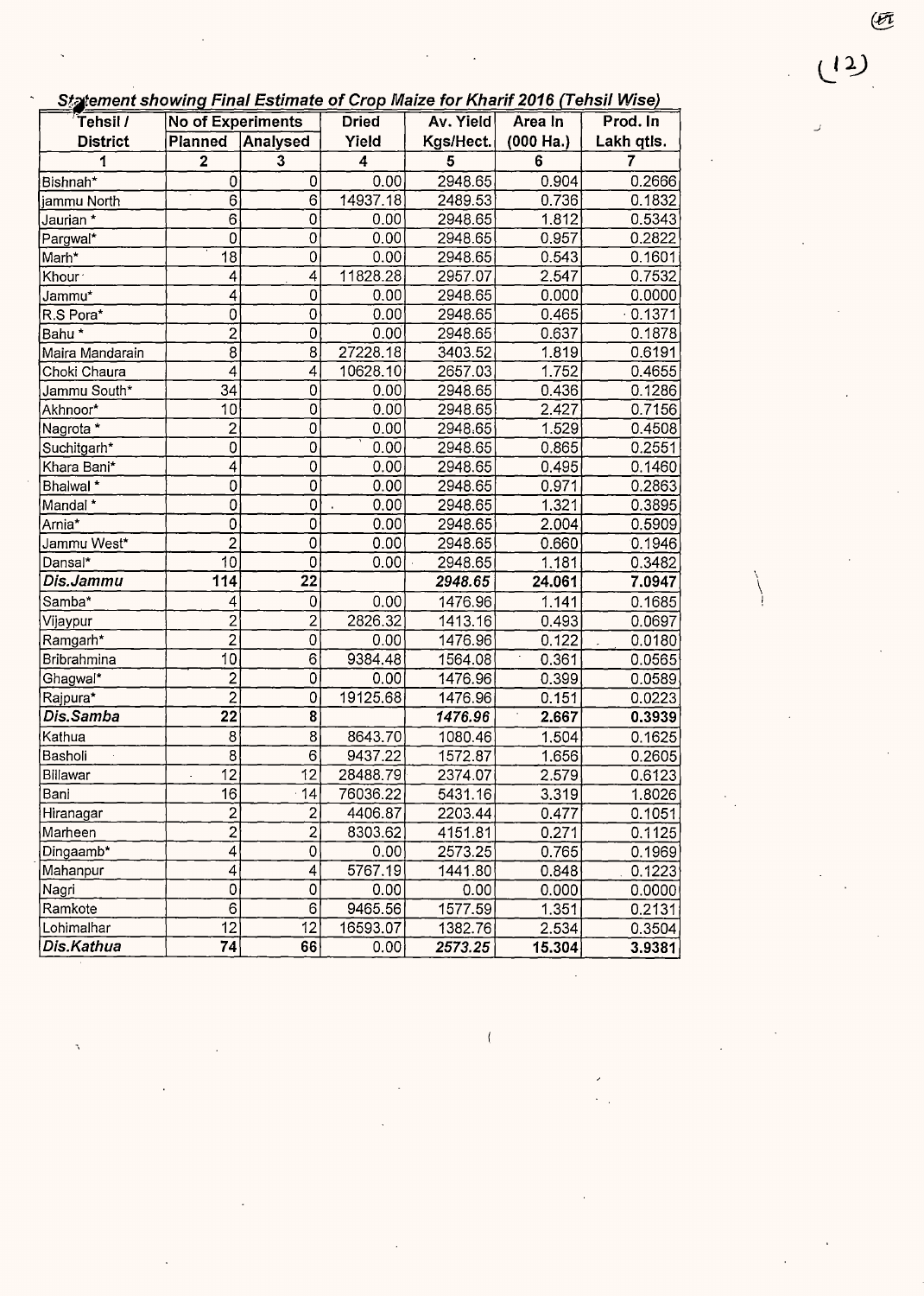| Udhampur          | 42                       | 42                       | 74443.82  | 1772.47   | 8.608              | 1.5257 |
|-------------------|--------------------------|--------------------------|-----------|-----------|--------------------|--------|
| Ramnagar          | $\overline{42}$          | 42                       | 171161.03 | 4075.26   | 8.533              | 3.4774 |
| Chenani           | $\overline{22}$          | $\overline{22}$          | 42388.08  | 1926.73   | 5.640              | 1.0867 |
| Majalta.*         | $\overline{10}$          | $\mathbf 0$              | 0.00      | 2643.23   | 4.660              | 1.2317 |
| Panchari          | 14                       | 14                       | 40198.48  | 2871.32   | 3.354              | 0.9630 |
| Moungri *         | 8                        | $\mathbf 0$              | 0.00      | 2643.23   | 1.852              | 0.4895 |
| Basantgarh        | $\overline{8}$           | $\bar{8}$                | 20711.04  | 2588.88   | 1.588              | 0.4111 |
| Latti             | $\overline{10}$          | $\overline{10}$          | 19860.96  | 1986.10   | 2.072              | 0.4115 |
| Dis.Udhampur      | 156                      | 138                      |           | 2643.23   | 36.307             | 9.5968 |
| Reasi             | 10                       | 10                       | 7554.22   | 755.42    | 2.660              | 0.2009 |
| Katra*            | 8                        | 0                        | 0.00      | 976.88    | 1.791              | 0.1750 |
| Pouni             | 10                       | $\overline{10}$          | 3310.59   | 331.06    | 2.684              | 0.0889 |
| Bhomag            | 4                        | $\overline{\mathcal{L}}$ | 4101.84   | 1025.46   | 1.372              | 0.1407 |
| Thakrakote        | 8                        | $\overline{2}$           | 2177.52   | 1088.76   | 2.087              | 0.2272 |
| Arnas*            | $\overline{2}$           | $\overline{0}$           | 0.00      | 976.88    | 0.798              | 0.0780 |
| Thuroo            | $\overline{6}$           | $\overline{6}$           | 2785.20   | $-464.20$ | 2.580              | 0.1198 |
| Mahore (G G Garh) | $\overline{6}$           | $\overline{6}$           | 7798.56   | 1299.76   | 1.105              | 0.1436 |
| Chassana          | $\overline{6}$           | $\overline{6}$           | 11052.18  | 1842.03   | 3.454              | 0.6362 |
| <b>Dis.Reasi</b>  | 60                       | 44                       |           | 976.88    | 18.531             | 1.8103 |
| Rajouri           | $\overline{38}$          | $\overline{38}$          | 56914.25  | 1497.74   | 7.928              | 1.1874 |
| Manjakote         | $\overline{2}$           | $\overline{c}$           | 1769.55   | 884.78    | 3.669              | 0.3246 |
| Thanamandi        | 20                       | 20                       | 28099.45  | 1404.97   | 4.082              | 0.5735 |
| Darhal            | $\overline{8}$           | $\overline{\bf 8}$       | 27873.55  | 3484.19   | 2.288              | 0.7972 |
| Kotranka          | 30                       | 24                       | 47188.00  | 1966.17   | 6.764              | 1.3299 |
| Khawas            | $\overline{12}$          | 12                       | 11637.62  | 969.80    | 2.617              | 0.2538 |
| Kalakote          | 18                       | 18                       | 28802.25  | 1600.13   | 3.977              | 0.6364 |
| Nowshera*         | 24                       | 0                        | 0.00      | 1703.67   | 6.023              | 1.0261 |
| Qila Darhal *     | $\hat{\textbf{r}}$<br>10 | $\overline{0}$           | 0.00      | 1703.67   | 1.718              | 0.2927 |
| Beri Pattan       | $\overline{10}$          | 10                       | 21397.75  | 2139.78   | 2.356              | 0.5041 |
| Siot *            | 4                        | $\mathbf 0$              | 0.00      | 1703.67   | 0.996              | 0.1697 |
| Sunderbani        | $\overline{16}$          | $\overline{16}$          | 35905.55  | 2244.10   | 3.356              | 0.7531 |
| Taryatth          | 8                        | $\overline{8}$           | 11269.90  | 1408.74   | 1.701              | 0.2396 |
| Laroka            | 0                        | $\overline{0}$           | 0.00      | 0.00      | 0.000              | 0.0000 |
| Dis.Rajouri       | 200                      | 156                      |           | 1703.67   | 47.475             | 8.0882 |
| Haveli            | 30                       | 30                       | 40459.88  | 1348.66   | 6.276              | 0.8464 |
| Surankote         | $\overline{24}$          | $\bar{22}$               | 37175.29  | 1689.79   | 5.409              | 0.9140 |
| Mendher           | $\overline{26}$          | 26                       | 48361.18  | 1860.05   | 5.420              | 1.0081 |
| Mandi*            | 16                       | 0                        | 0.00      | 1635.77   | 3.476              | 0.5686 |
| Balakote          | 6                        | $\epsilon$<br>6          | 11140.18  | 1856.70   | $1.\overline{331}$ | 0.2471 |
| Mankote*          | 10                       | $\mathsf 0$              | 0.00      | 1635.77   | 2.289              | 0.3744 |
| Dis.Poonch        | $\overline{112}$         | $\overline{84}$          |           | 1635.77   | 24.201             | 3.9587 |

 $\circledast$ 

 $UU$ 

l,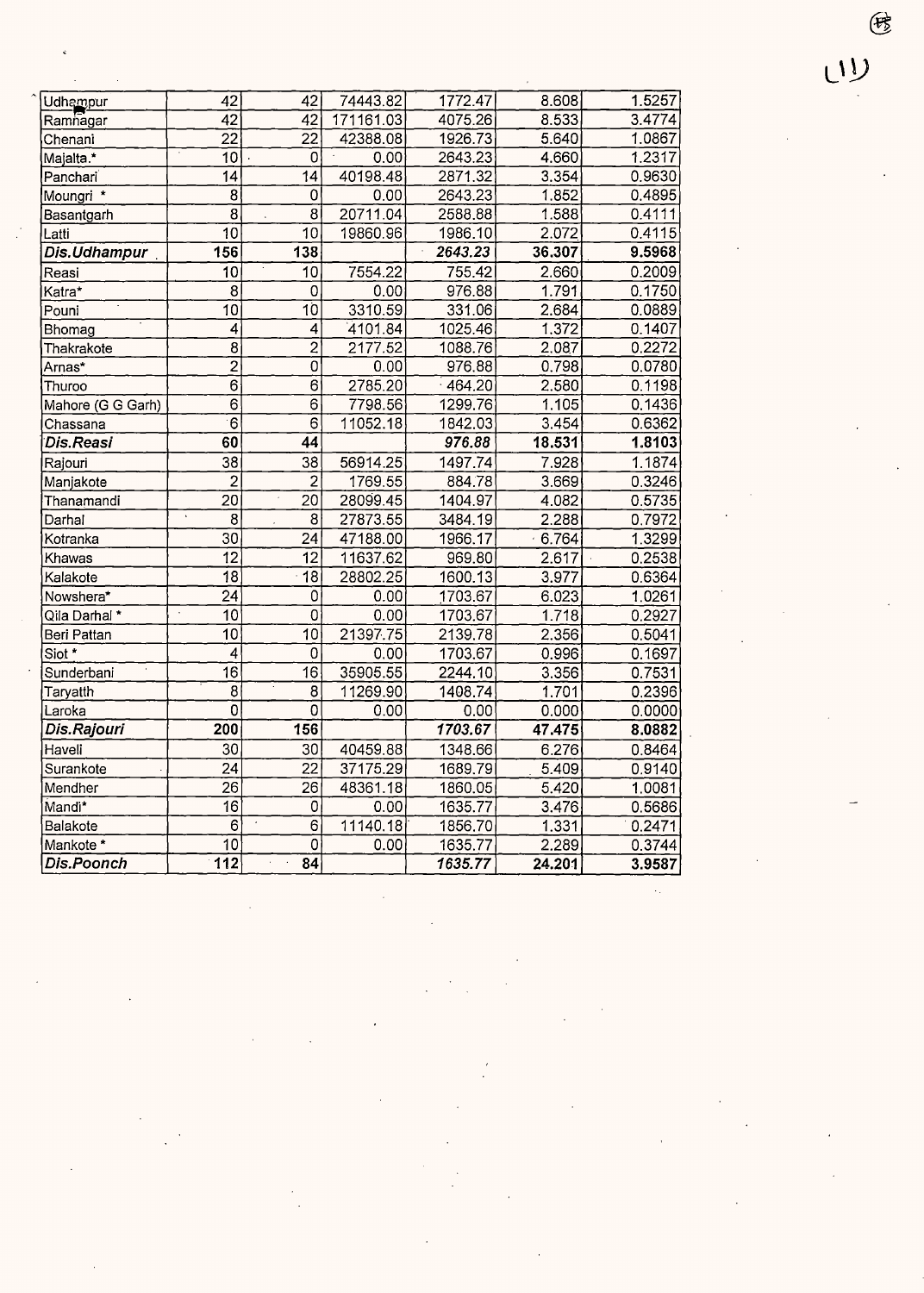| Doi:                 | 22              | 0                     | 0.00     | 1606.09 | 5.161   | 0.8289  |
|----------------------|-----------------|-----------------------|----------|---------|---------|---------|
| Bhaderwah*           | 12              | $\mathbf 0$           | 0.00     | 1606.09 | 2.457   | 0.3946  |
| Bhalla *             | $\overline{8}$  | $\overline{0}$        | 0.00     | 1606.09 | 1.669   | 0.2681  |
| Mohalla*             | $\overline{4}$  | $\overline{0}$        | 0.00     | 1606.09 | 0.943   | 0.1515  |
| Gundna               | $\overline{6}$  | $\mathbf{4}^{\prime}$ | 3686.54  | 921.64  | 1.234   | 0.1137  |
| Bharath Bagla ·      | 6               | 6                     | 5326.15  | 887.69  | 0.962   | 0.0854  |
| Bhagwah              | $\overline{8}$  | $\overline{6}$        | 7559.99  | 1260.00 | 0.686   | 0.0864  |
| Marmat *             | 6               | 0                     | 0.00     | 1606.09 | 1.482   | 0.2380  |
| Kashtigarh           | 10              | 8                     | 8234.13  | 1029.27 | 1.641   | 0.1689  |
| Assar*               | 6               | 0                     | 0.00     | 1606.09 | 2.491   | 0.4001  |
| Gandoh Bhaleesa      | $\overline{12}$ | $\overline{12}$       | 30755.54 | 2562.96 | 3.249   | 0.8327  |
| Chilly Pingla *      | 6               | 0                     | 0.00     | 1606.09 | 1.153   | 0.1852  |
| Kahara*              | 6               | 0                     | 0.00     | 1606.09 | 1.115   | 0.1791  |
| Phigsoo <sup>*</sup> | $\overline{2}$  | 0                     | 0.00     | 1606.09 | 0.399   | 0.0641  |
| Chiralla *           | 4               | $\overline{0}$        | 0.00     | 1606.09 | 0.890   | 0.1429  |
| Thathri              | 6               | $\overline{6}$        | 7030.21  | 1171.70 | 0.896   | 0.1050  |
| Dis.Doda             | 124             | 42                    |          | 1606.09 | 26.428  | 4.2446  |
| Banihal*             | 8               | $\mathbf 0$           | 0.00     | 1715.03 | 1.914   | 0.3283  |
| Ramban               | $\overline{20}$ | $\overline{16}$       | 28229.76 | 1764.36 | 4.787   | 0.8446  |
| Khari*               | 6               | 0                     | 0.00     | 1715.03 | 1.338   | 0.2295  |
| Pogalparistan*       | 8               | $\mathbf 0$           | 0.00     | 1715.03 | 1.756   | 0.3012  |
| Batote*              | $\overline{6}$  | $\overline{0}$        | 0.00     | 1715.03 | 1.302   | 0.2233  |
| Rajgarh              | $\overline{6}$  | $\overline{2}$        | 3619.20  | 1809.60 | 1.241   | 0.2246  |
| Gool                 | 12              | $\overline{12}$       | 18769.92 | 1564.16 | 2.343   | 0.3665  |
| Dis.Rambon           | 66              | 30                    |          | 1715.03 | 14.681  | 2.5178  |
| Kishtwar*            | 20              | 0                     | 0.00     | 1481.94 | 2.594   | 0.3844  |
| Padder(Attoli)       | 4               | 4                     | 7426.94  | 1856.73 | 0.513   | 0.0953  |
| Chatroo*             | 4               | $\overline{0}$        | 0.00     | 1481.94 | 1.052   | 0.1559  |
| Marwah               | 4<br>ä,         | $\overline{2}$        | 4151.75  | 2075.87 | 0.955   | 0.1982  |
| Mughal Maidan*       | 10              | $\overline{0}$        | 0.00     | 1481.94 | 2.125   | 0.3149  |
| Nagseni              | 4               | 4                     | 2935.44  | 733.86  | 0.789   | 0.0579  |
| Machail*             | 0               | 0                     | 0.00     | 1481.94 | 0.024   | 0.0036  |
| Bounjwah *           | 4               | 0                     | 0.00     | 1481.94 | 0.987   | 0.1463  |
| Drabshalla*          | $\overline{6}$  | $\overline{0}$        | 0.00     | 1481.94 | 1.689   | 0.2503  |
| Dachan               | $\overline{2}$  | $\overline{2}$        | 2378.25  | 1189.13 | 0.578   | 0.0687  |
| Warwan*              | $\overline{2}$  | $\overline{0}$        | 0.00     | 1481.94 | 0.271   | 0.0402  |
| Dis.Kishtwar         | 60              | $\overline{12}$       |          | 1481.94 | 11.577  | 1.7156  |
| Jammu Div.           | 988             | 602                   |          | 1959.88 | 221.232 | 43.3587 |

\* **District average yield adopted** 

妙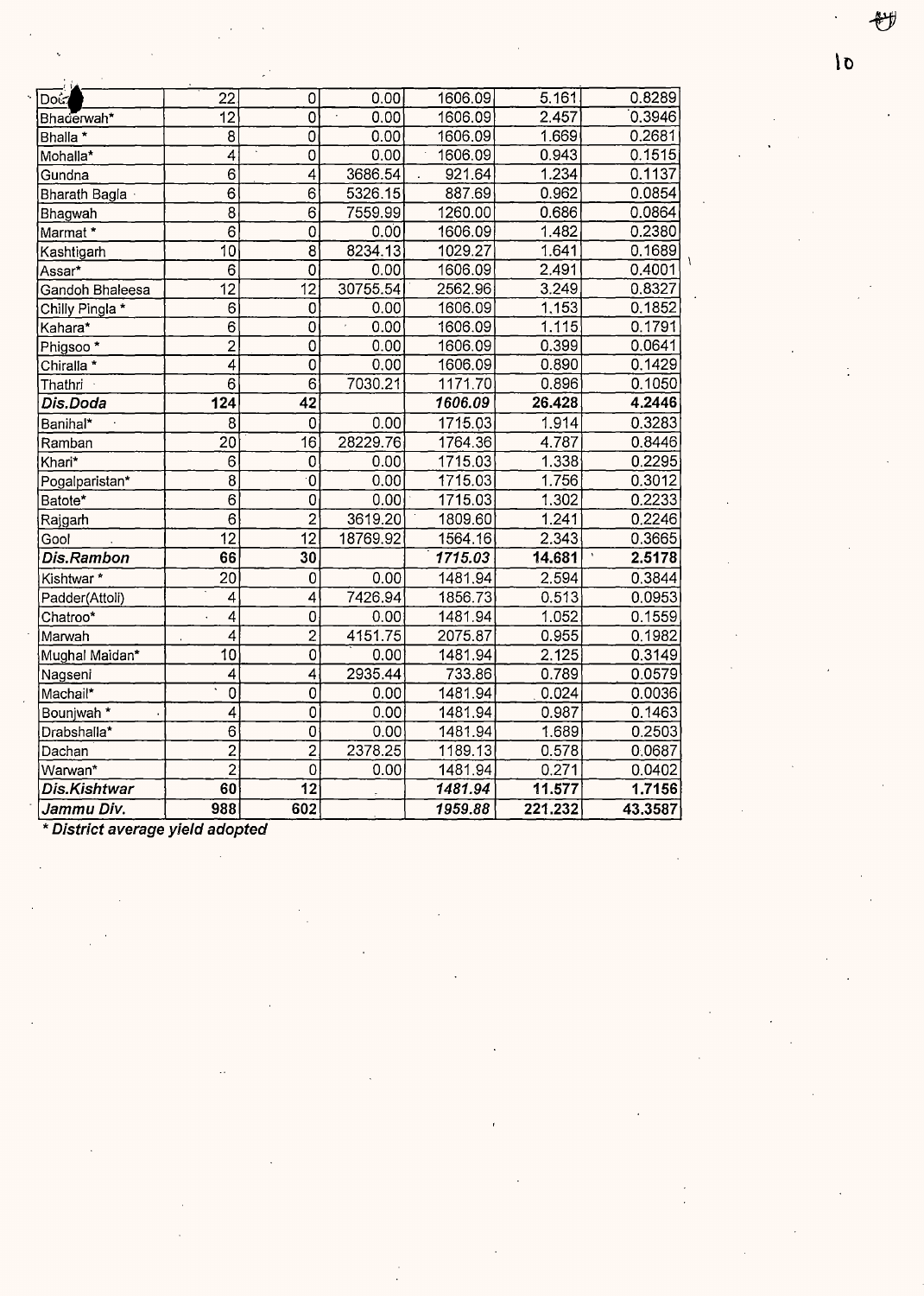## **General Crop Estimation Survey** Final Estimates of Average yield, Area and Production.

State: Jammu & Kashmir Season: Kharief Year 2016 Crop: Potato

| Name of the             |                | <b>No. of Experiments</b> | <b>Area</b>     | Average         | <b>Production</b> | %age                                              |
|-------------------------|----------------|---------------------------|-----------------|-----------------|-------------------|---------------------------------------------------|
| <b>District</b>         |                |                           | in              | <b>Yield in</b> | in                | <b>Response</b>                                   |
|                         | <b>Planned</b> | <b>Analysed</b>           | Hectts.         | (Kgs/hectt)     | quintals          |                                                   |
| <b>Srinagar</b>         | 18             | 2                         | 90              | 1858.38         | 1673              | 11.11                                             |
| Ganderbal**             | 16             | 0                         | 79              | 9727.45         | 7685              | 0.00                                              |
| <b>Budgam</b>           | 10             | 0                         | 0               | 0.00            | 0                 | 0.00                                              |
| Anantnag** <sup>*</sup> | 18             | $\overline{0}$            | 49              | 9727.45         | 4766              | 0.00                                              |
| Kulgam                  | 18             | 4                         | 35 <sup>2</sup> | 11786.08        | 4125              | 0.00<br>$\mathcal{L}_{\mathcal{E}}$               |
| <b>Pulwama</b>          | 0              | 0                         | 0               | 0.00            | ŋ                 | 0.00                                              |
| Shopian**               | 60             | $\mathbf 0$               | 291             | 9727.45         | 28307             | 0.00<br>$\ddot{\phantom{a}}$                      |
| Baramulla**             | $\overline{2}$ | $\overline{\mathbf{0}}$   | 2               | 9727.45         | 195               | 0.00<br>ćţ.                                       |
| <b>Bandipora</b>        | 76             | 56                        | 385             | 11379.82        | 43812             | ٠,<br>73.68                                       |
| Kupwara**               | 62             | $\Omega$                  | 53              | 9727.45         | 5156              | أتحرج ومنون<br>0.00                               |
| Kashmir Div.            | 280            | 62                        | 984             | 9727.45         | 95718             | 22.14<br>Literature                               |
| Jammu**                 | 0              | 0                         | 327             | 3929.96         | 12851             | 0.00                                              |
| <b>Samba</b>            | 0              | 0                         | 0               | 0.00            | n                 | 0.00<br>$\ddot{\phantom{a}}$                      |
| Kathua**                | $\overline{0}$ | O                         | 136             | 3929.96         | 5345              | 0.00                                              |
| <b>Udhampur</b>         | 24             | 18                        | 141             | 3929.96         | 5541              | 75.00<br>$\cdot$                                  |
| <b>Reasi</b>            | 0              | 0                         | 0               | 0.00            | 0                 | 0.00                                              |
| Rajouri                 | 0              | 0                         | 0               | 0.00            | O                 | 0.00                                              |
| Poonch**                | 0              | 0                         | 38              | 3929.96         | 1493              | 0.00                                              |
| Kashtwar**              | 0              | $\overline{0}$            | 53              | 3929.96         | 2083              | 0.00<br>$\mathbf{a}$                              |
| Ramban                  | 0              | 0                         | 0               | 0.00            | $\overline{0}$    | 0.00<br>$\mathcal{L}_{\mathbf{r}}^{\mathbf{r}}$ . |
| Doda**                  | 0              | 0                         | 5               | 3929.96         | 196               | 0.00                                              |
| Jammu Div.              | 24             | 18                        | 700             | 3929.96         | 27510             | 75.00                                             |
| <b>J&amp;K State</b>    | 304            | 80                        | 1684            | 7317.57         | 123228            | 26.32                                             |

 $(9)$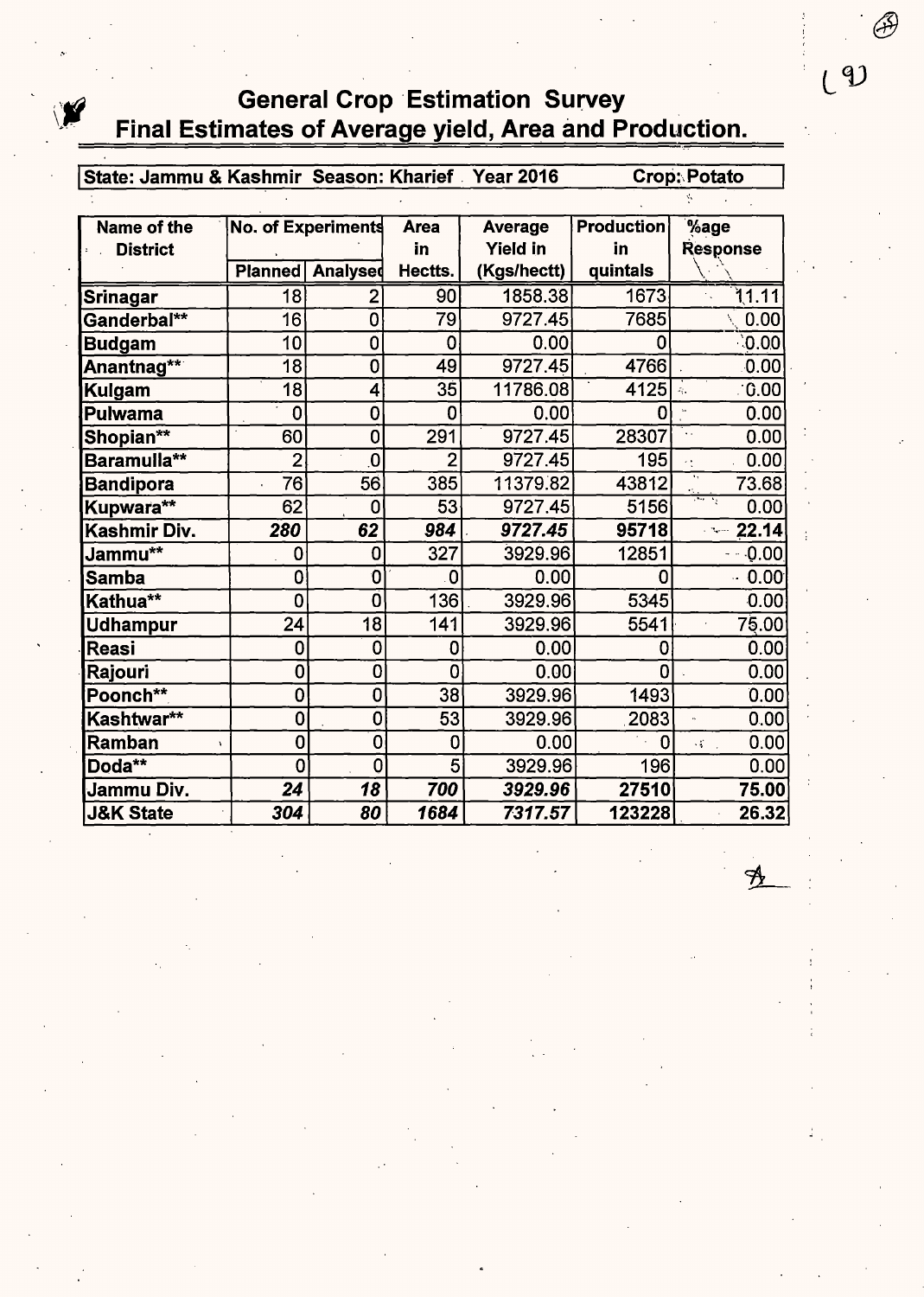| <b>Statement Showing the Final Estimate of Crop Potato for Kharief-2016</b> |  |  |  |
|-----------------------------------------------------------------------------|--|--|--|
|                                                                             |  |  |  |

|                  |                 | <b>No.of Experiments.</b> |                  | Dried Yield | Av. Yield in           | Area in             | Prod. in       |
|------------------|-----------------|---------------------------|------------------|-------------|------------------------|---------------------|----------------|
| <b>District</b>  | <b>Planned</b>  | Analysed                  | <b>Wet Yield</b> | (in Kgs)    | (Kgs/hectts.)          | (Hectts.)           | (Qtls.)        |
| 1                | $\overline{2}$  | $\overline{\mathbf{3}}$   | $\boldsymbol{4}$ | 5           | 6                      | 7                   | 8              |
| Srinagar(N)*     | 6               | 0                         | 0                | 0.00        | 1858.38                | 28                  | 520            |
| Srinagar(S)*     | 0               | $\overline{0}$            | 0                | 0.00        | 1858.38                | 1                   | 19             |
| Eidgah*          | 8               | $\overline{0}$            | 0                | 0.00        | 1858.38                | 40                  | 743            |
| Central/Shalteng | Ő               | $\overline{0}$            | 0                | 0.00        | 0.00                   | 0                   | 0              |
| Khanyar          | $\overline{0}$  | $\overline{0}$            | 0                | 0.00        | 0.00                   | 0                   | 0              |
| Chanpora         | 4               | $\overline{\mathbf{c}}$   | 9400             | 3716.76     | 1858.38                | 18                  | 335            |
| Pantha chowk*    | O               | $\mathbf 0$               | 0                | 0.00        | 1858.38                | 3                   | 56             |
| Dis.Srinagar     | 18              | $\overline{2}$            |                  |             | 1858.38                | 90                  | 1673           |
| Kangan           | 0               | $\overline{0}$            | 0                | 0.00        | 0.00                   | 0                   | 0              |
| Lar              | $\overline{0}$  | $\overline{0}$            | 0                | 0.00        | 0.00                   | 0                   | 0              |
| Ganderbal        | 0               | 0                         | $\mathbf 0$      | 0.00        | 0.00                   | 0                   | Ω              |
| Gund**           | $\overline{16}$ | 0                         | 0                | 0.00        | 9727.45                | $\overline{79}$     | 7685           |
| Tulmulla         | 0               | 0                         | 0                | 0.00        | 0.00                   | 0                   | 0              |
| Wakura           | 0               | 0<br>$\mathbf{I}$         | 0                | 0.00        | 0.00                   | 0                   | Ω              |
| Dis.Ganderbal**  | 16              | 0                         |                  |             | 9727.45                | 79                  | 7685           |
| Budgam           | 0               | 0                         | 0                | 0.00        | 0.00                   | 0                   | 0              |
| Khansahib        | 0               | 0                         | Q                | 0.00        | 0.00                   | $\overline{0}$      | 0              |
| Beerwah          | 0               | $\overline{0}$            | 0                | 0.00        | 0.00                   | $\overline{0}$      | 0              |
| Khag             | 0               | 0                         | 0                | 0.00        | 0.00                   | 0                   | 0              |
| Charisharief     | 6               | 0                         | 0                | 0.00        | 0.00                   | 0                   | $\overline{0}$ |
| Baghat Kanipora  | 4               | 0                         | 0                | 0.00        | 0.00                   | 0                   | $\overline{0}$ |
| Chadoora         | 0               | 0                         | 0                | 0.00        | 0.00                   | 0                   | $\overline{0}$ |
| Magam            | 0               | 0                         | 0                | 0.00        | 0.00                   | $\mathsf{O}\xspace$ | $\overline{0}$ |
| Narbal           | 0               | $\mathbf 0$               | 0                | 0.00        | 0.00                   | 0                   | $\overline{0}$ |
| Dis.Budgam       | 10              | $\mathbf 0$               |                  |             | 0.00<br>$\mathfrak{f}$ | 0                   | $\overline{o}$ |
| Anantnag         | $\mathbf 0$     | 0                         | 0                | 0.00        | 0.00                   | 0                   | $\mathbf 0$    |
| Shangus          | 0               | $\mathsf{O}\xspace$       | 0                | 0.00        | 0.00                   | 0                   | 0              |
| Kokernag         | $\mathbf 0$     | 0                         | 0                | 0.00        | 0.00                   | $\overline{0}$      | 0              |
| Dooru**          | $\overline{12}$ | $\overline{0}$            | 0                | 0.00        | 9727.45                | $\overline{19}$     | 1848           |
| Pahalgam         | 0               | 0                         | 0                | 0.00        | 0.00                   | 0                   | 0              |
| Bijbehara        | Ó               | 0                         | 0                | 0.00        | 0.00                   | $\overline{o}$      | 0              |
| Srigufwara       | 0               | $\overline{0}$            | 0                | 0.00        | 0.00                   | 0                   | $\mathbf 0$    |
| Salar**          | 4               | 0                         | $\boldsymbol{0}$ | 0.00        | 9727.45                | 21                  | 2043           |
| Shabadh Bala**   | $\overline{2}$  | $\overline{0}$            | $\overline{0}$   | 0.00        | 9727.45                | $\overline{9}$      | 875            |
| Mattan           | $\overline{0}$  | $\overline{0}$            | 0                | 0.00        | 0.00                   | $\overline{o}$      | 0              |
| Larnoo           | $\overline{0}$  | $\overline{0}$            | 0                | 0.00        | 0.00                   | 0                   | $\pmb{0}$      |
| Qazigund         | $\overline{0}$  | $\overline{0}$            | 0                | 0.00        | 0.00                   | $\overline{0}$      | $\mathbf 0$    |
|                  | $\overline{18}$ | $\overline{\mathfrak{o}}$ |                  |             | 9727.45                | 49                  | 4766           |

 $\mathcal{L}(\mathcal{A})$  and  $\mathcal{L}(\mathcal{A})$ 

 $\label{eq:2.1} \frac{d\mathbf{r}}{d\mathbf{r}} = \frac{1}{2} \sum_{i=1}^n \frac{d\mathbf{r}}{d\mathbf{r}} \mathbf{r}_i \mathbf{r}_i \mathbf{r}_i \mathbf{r}_i \mathbf{r}_i$ 

 $\mathcal{A}^{\text{max}}_{\text{max}}$  and  $\mathcal{A}^{\text{max}}_{\text{max}}$ 

 $\label{eq:2.1} \frac{1}{\sqrt{2}}\left(\frac{1}{\sqrt{2}}\right)^{2} \left(\frac{1}{\sqrt{2}}\right)^{2} \left(\frac{1}{\sqrt{2}}\right)^{2} \left(\frac{1}{\sqrt{2}}\right)^{2} \left(\frac{1}{\sqrt{2}}\right)^{2} \left(\frac{1}{\sqrt{2}}\right)^{2} \left(\frac{1}{\sqrt{2}}\right)^{2} \left(\frac{1}{\sqrt{2}}\right)^{2} \left(\frac{1}{\sqrt{2}}\right)^{2} \left(\frac{1}{\sqrt{2}}\right)^{2} \left(\frac{1}{\sqrt{2}}\right)^{2} \left(\$ 

 $\label{eq:2.1} \frac{d\mathbf{r}}{dt} = \frac{1}{2} \left( \frac{d\mathbf{r}}{dt} + \frac{d\mathbf{r}}{dt} \right) \mathbf{r} + \frac{d\mathbf{r}}{dt} \mathbf{r} + \frac{d\mathbf{r}}{dt} \mathbf{r} + \frac{d\mathbf{r}}{dt} \mathbf{r} + \frac{d\mathbf{r}}{dt} \mathbf{r} + \frac{d\mathbf{r}}{dt} \mathbf{r} + \frac{d\mathbf{r}}{dt} \mathbf{r} + \frac{d\mathbf{r}}{dt} \mathbf{r} + \frac{d\mathbf{r}}$ 

 $\label{eq:2.1} \frac{1}{\sqrt{2}}\int_{\mathbb{R}^3}\frac{1}{\sqrt{2}}\left(\frac{1}{\sqrt{2}}\right)^2\frac{1}{\sqrt{2}}\left(\frac{1}{\sqrt{2}}\right)^2\frac{1}{\sqrt{2}}\left(\frac{1}{\sqrt{2}}\right)^2\frac{1}{\sqrt{2}}\left(\frac{1}{\sqrt{2}}\right)^2.$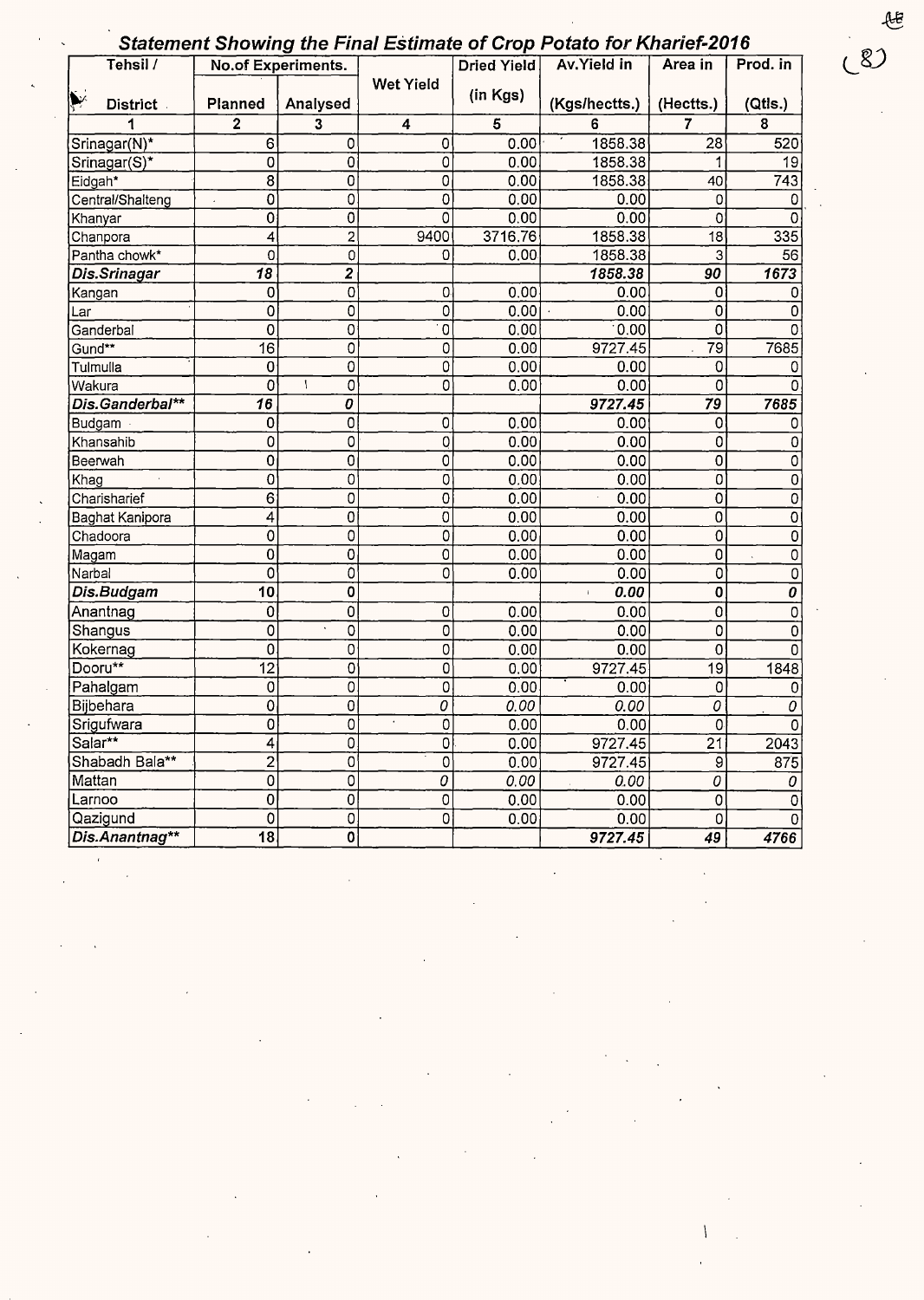| Kulgam          | $\overline{2}$          | 0                           | $\overline{0}$                   | 0.00              | 0.00                       | $\overline{0}$            | 0                                      |
|-----------------|-------------------------|-----------------------------|----------------------------------|-------------------|----------------------------|---------------------------|----------------------------------------|
| D.H.Pora        | $\overline{2}$          | $\overline{\mathbf{c}}$     | 59200                            | 23407.68          | 11703.84                   | $\overline{12}$           | 1404                                   |
| Devsar          | $\overline{\mathbf{4}}$ | $\overline{0}$              | $\Omega$                         | 0.00              | 0.00                       | 0                         | O                                      |
| Erisal          | $\overline{c}$          | $\overline{2}$              | 60000                            | 23724.00          | 11862.00                   | $\overline{13}$           | 1542                                   |
| Pahloo*         | $\overline{2}$          | 0                           | 0                                | 0.00              | 11786.08                   | $\overline{5}$            | 589                                    |
| Yaripora*       | $\overline{2}$          | $\overline{0}$              | $\overline{0}$                   | 0.00              | 11786.08                   | $\overline{5}$            | 589                                    |
| Quimoh          | $\overline{4}$          | 0                           | $\overline{\mathfrak{o}}$        | 0.00              | 0.00                       | $\overline{\mathfrak{o}}$ | $\Omega$                               |
| Dis.Kulgam      | $\overline{18}$         | 4                           |                                  |                   | 11786.08                   | 35                        | 4125                                   |
| Pulwama         | 0                       | 0                           | $\overline{0}$                   | 0.00              | 0.00                       | $\mathbf 0$               | $\mathbf 0$                            |
| Awantipora.     | $\overline{0}$          | 0                           | $\overline{0}$                   | 0.00              | 0.00                       | 0                         | $\overline{\cdot 0}$                   |
| Tral            | $\overline{0}$          | $\overline{0}$              | 0                                | 0.00              | 0.00                       | 0                         | $\overline{0}$                         |
| Pampore         | 0                       | $\overline{0}$              | $\overline{0}$                   | 0.00              | 0.00                       | $\overline{0}$            | $\overline{0}$                         |
| Aripal          | $\overline{0}$          | 0                           | $\overline{0}$                   | 0.00              | 0.00                       | $\overline{0}$            | $\overline{0}$                         |
| Rajpora         | $\mathbf 0$             | 0                           | $\overline{0}$                   | 0.00              | 0.00                       | $\mathbf 0$               | $\overline{0}$                         |
| Kakapora        | $\overline{0}$          | ō                           | $\overline{0}$                   | 0.00              | 0.00                       | $\overline{0}$            | $\overline{0}$                         |
| Shahoora        | $\overline{0}$          | 0                           | $\overline{0}$                   | 0.00              | 0.00                       | $\overline{0}$            | $\overline{0}$                         |
| Dis.Pulwama     | $\mathbf 0$             | 0                           |                                  | 0.00              | 0.00                       | $\overline{\mathbf{0}}$   | $\overline{\boldsymbol{\mathfrak{o}}}$ |
| Shopian**       | 60                      | $\mathsf 0$                 | $\overline{0}$                   | 0.00              | 9727.45                    | 291                       | 28307                                  |
| Kellar -        | $\overline{0}$          | 0                           | $\overline{0}$                   | 0.00              | 0.00<br>$\hat{\mathbf{r}}$ | $\mathbf 0$               | 0                                      |
| Keegam          | 0                       | 0                           | $\overline{\mathfrak{o}}$        | 0.00              | 0.00                       | $\overline{0}$            | $\overline{0}$                         |
| Zainpora        | $\mathbf 0$             | 0                           | $\overline{\mathfrak{o}}$        | 0.00              | 0.00                       | $\overline{\mathfrak{o}}$ | $\overline{0}$                         |
| Barbough        | $\overline{0}$          | 0                           | $\overline{0}$                   | 0.00              | 0.00                       | $\overline{0}$            | $\overline{0}$                         |
| chitragam       | $\mathbf 0$             | 0                           | $\overline{0}$                   | 0.00              | 0.00                       | $\overline{0}$            | 0                                      |
| Herman          | Ō                       | 0                           | $\overline{0}$                   | 0.00              | 0.00                       | $\overline{0}$            | $\overline{0}$                         |
| Dis.Shopian**   | 60                      | $\bf{0}$                    |                                  | $\mathbf{r}$      | 9727.45                    | 291                       | 28307                                  |
| Baramulla**     | $\overline{2}$          | $\overline{0}$              | $\overline{0}$                   | 0.00              | 9727.45                    | $\overline{2}$            | 195                                    |
| Tangmarg        | $\overline{0}$          | 0                           | $\overline{0}$                   | 0.00              | 0.00                       | $\overline{0}$            | 0                                      |
| Sopore          | $\overline{0}$          | $\mathbf 0$                 | $\overline{0}$                   | 0.00              | 0.00                       | $\overline{0}$            | $\mathbf 0$                            |
| Rafiabad        | $\overline{0}$          | Ō                           | $\overline{\mathfrak{o}}$        | 0.00              | 0.00                       | $\overline{\mathfrak{o}}$ | $\overline{0}$                         |
| Boniyar         | $\overline{0}$          | $\mathbf 0$                 | $\overline{0}$                   | 0.00              | 0.00                       | $\overline{\mathfrak{o}}$ | $\overline{0}$                         |
| Uri             | $\overline{0}$          | 0                           | $\overline{0}$                   | 0.00              | 0.00                       | $\overline{0}$            | $\overline{0}$                         |
| Pattan          | $\mathbf 0$             | 0                           | $\overline{0}$                   | 0.00              | 0.00                       | $\overline{0}$            | $\overline{0}$                         |
| Kreeri          | $\overline{0}$          | $\overline{0}$              | $\overline{\mathfrak{o}}$        | 0.00              | 0.00                       | $\overline{\mathfrak{o}}$ | $\overline{0}$                         |
| Wagoora         | $\overline{0}$          | $\overline{0}$              | $\overline{\boldsymbol{\theta}}$ | 0.00              | 0.00                       | $\overline{o}$            | $\overline{0}$                         |
| Kunzar          | $\overline{0}$          | 0                           | $\overline{\mathfrak{o}}$        | 0.00              | 0.00                       | $\overline{0}$            | $\overline{0}$<br>ä,                   |
| Kawarhama       | $\overline{0}$          | 0                           | $\overline{\mathfrak{o}}$        | 0.00              | 0.00                       | $\overline{0}$            | $\overline{0}$                         |
| Dangerpora      | $\overline{0}$          | 0                           | $\overline{0}$                   | 0.00              | 0.00                       | $\overline{0}$            | $\overline{0}$                         |
| Khoie           | $\overline{0}$          | $\overline{0}$              | $\overline{0}$                   | 0.00              | 0.00                       | $\overline{\mathfrak{o}}$ | $\overline{0}$                         |
| Dangiwacha      | $\overline{0}$          | $\overline{0}$<br>$\bar{a}$ | $\overline{\mathfrak{o}}$        | 0.00              | 0.00                       | $\overline{\mathfrak{o}}$ | $\overline{0}$                         |
| Watergam        | Ò                       | $\overline{0}$              | $\overline{0}$                   | 0.00<br>$\bar{z}$ | 0.00                       | $\overline{0}$            | $\overline{0}$                         |
| Zanigeer        | $\mathbf 0$             | 0                           | $\overline{0}$                   | 0.00              | 0.00                       | $\overline{0}$            | $\pmb{0}$                              |
| Dis.Baramulla** | 2                       | $\overline{0}$              |                                  |                   | 9727.45                    | $\overline{2}$            | 195                                    |

 $\hat{\mathcal{A}}$ 

 $\begin{pmatrix} 1 & \mathbf{r} \\ \mathbf{r} & \mathbf{r} \end{pmatrix}$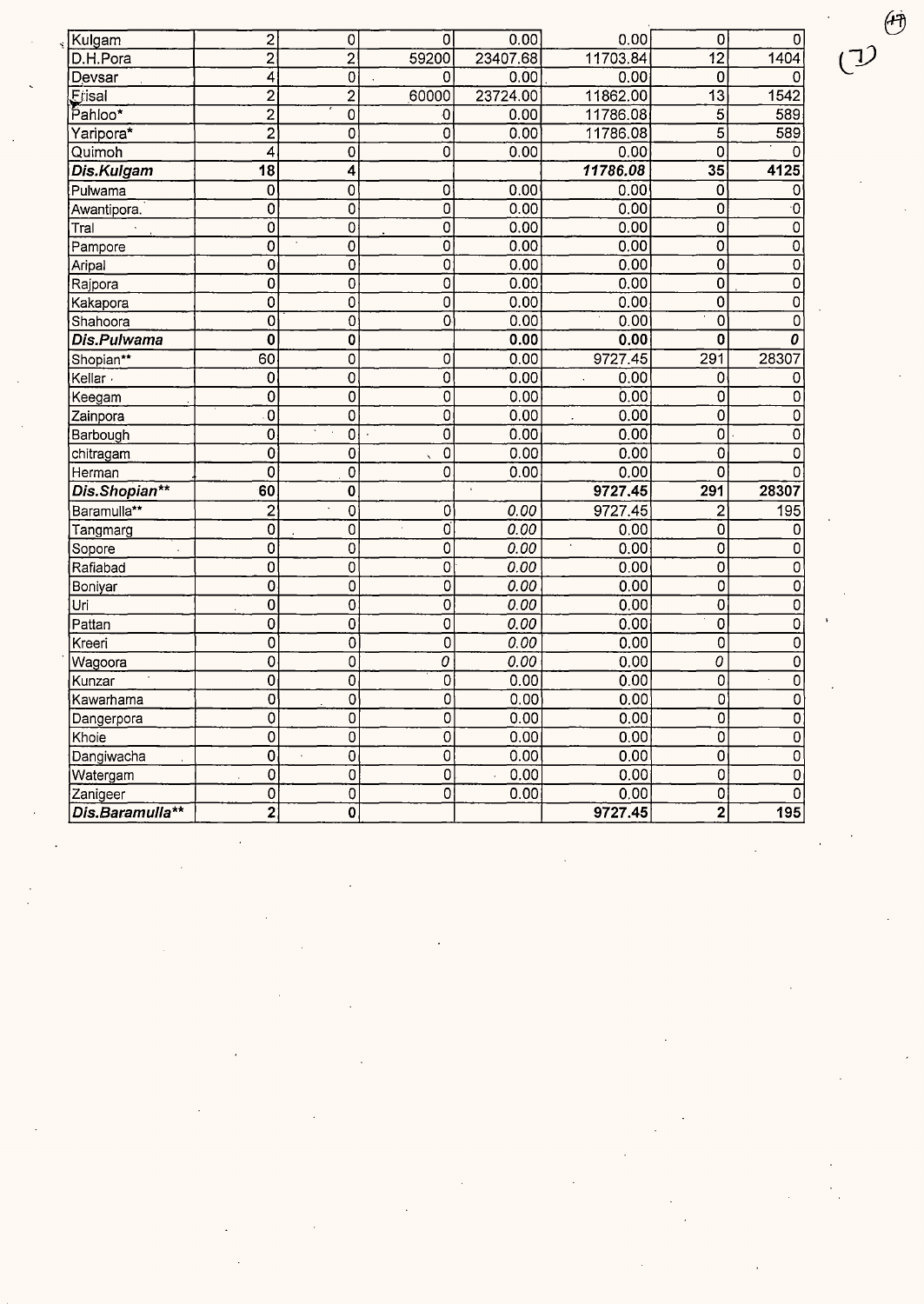| Bandipora       | 8   | 0               | $\mathbf{0}$ | 0.00      | 0.00                 | 0    | 0      |
|-----------------|-----|-----------------|--------------|-----------|----------------------|------|--------|
| Gureze          | 28  | $\overline{22}$ | 536360       | 212076.74 | 9639.85              | 208  | 20051  |
| Sonawari        | 0   | 0               | 0            | 0.00      | 0.00                 | 0    |        |
|                 | 6   | 0               | 0            | 0.00      | 11379.82             | 7    | 797    |
| Albosa*<br>Ajas | 0   | 0               | 0            | 0.00      | 0.00                 | 0    |        |
| Hajjan          | 0   | 0               | 0            | 0.00      | 0.00<br>$\mathbf{v}$ | 0    | O      |
| Tulail          | 34  | 34              | 1161600      | 459296.64 | 13508.72             | 170  | 22965  |
| Dis.Bandipora   | 76  | 56              |              |           | 11379.82             | 385  | 43812  |
| Kupwara         | 0   | 0               | 0            | 0.00      | 0.00                 | 0    |        |
| Handwara        | 0   | 0               | 0            | 0.00      | 0.00                 | 0    |        |
| Karnah          | 0   | 0               | 0            | 0.00      | 0.00                 | 0    |        |
| Keran           | 0   | 0               | 0            | 0.00      | 0.00.                | Q    |        |
| Kralpora        | 0   | 0               | 0            | 0.00      | 0.00                 | 0    | 0      |
| Trehgam         | 0   | 0               | 0            | 0.00      | 0.00                 | 0    | 0      |
| Drugmulla       | 0   | 0               | 0            | 0.00      | 0.00                 | 0    | ი      |
| Ramhal          | 0   | 0               | 0            | 0.00      | 0.00                 | 0    |        |
| Machil**        | 62  | 0               | 0            | 0.00      | 9727.45              | 53   | 5156   |
| Qaziabad        | 0   | 0               | 0            | 0.00      | 0.00                 | 0    |        |
| Langate         | 0   | 0               | 0            | 0.00      | 0.00                 | 0    |        |
| Zachaldar       | 0   | 0               | 0            | 0.00      | 0.00                 | 0    |        |
| Lolab           | 0   | 0               | 0            | 0.00      | 0.00                 | 0    |        |
| lalpora         | 0   | 0               | 0            | 0.00.     | 0.00                 | 0    |        |
| Dis.Kupwara**   | 62  | 0               |              |           | 9727.45              | 53   | 5156   |
| Kashmir Div.    | 280 | 62              |              |           | 9727.45              | 984  | 95718  |
| J&K State       | 304 | 80              |              |           | 7317.57              | 1684 | 123228 |

Í

\* District average yield adopted<br>\*\*Division average yield adopted

 $60$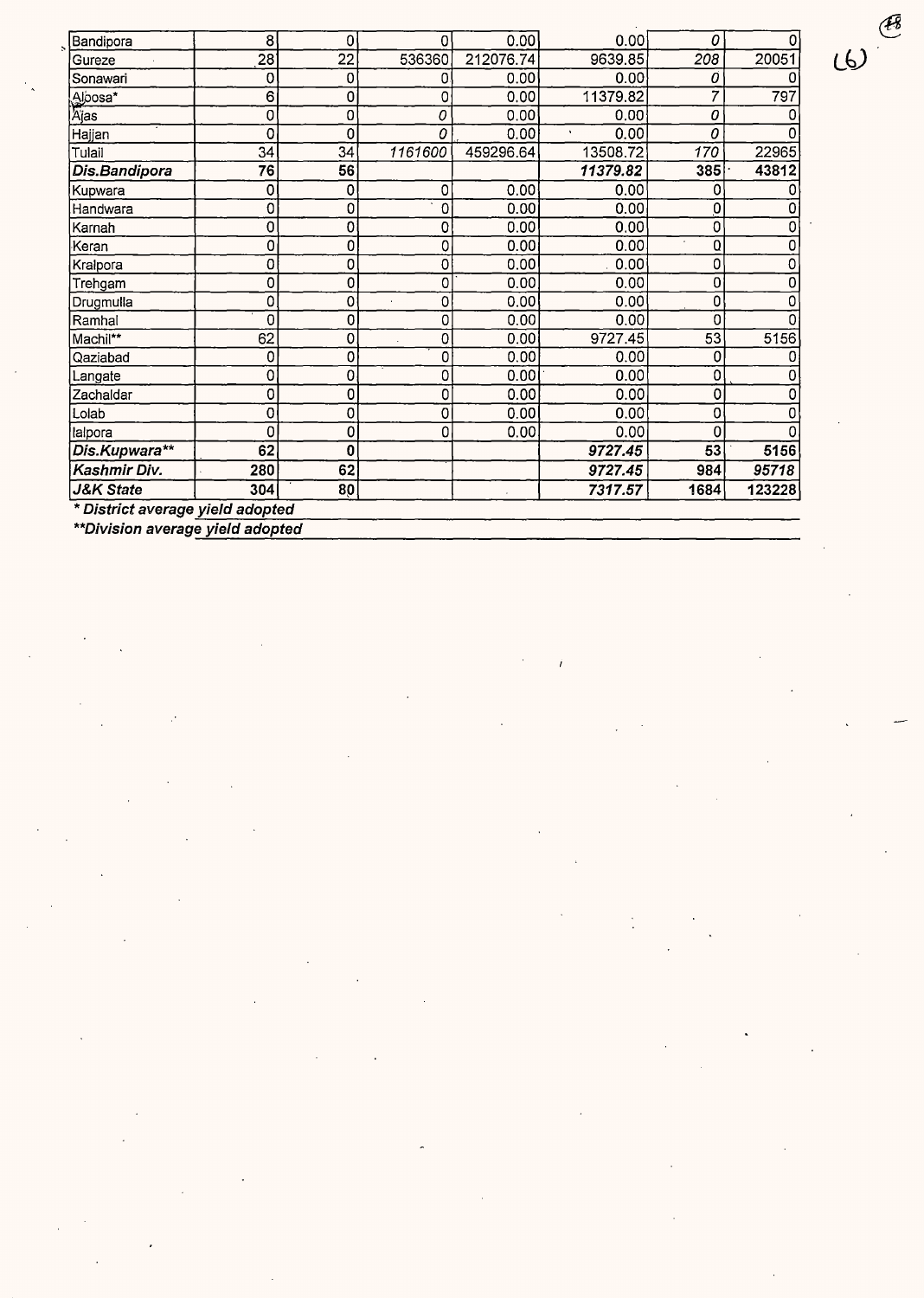|                          |                |                    |                         |                    | <b>Statement Showing the Final Estimate of Crop Potato for Kharief-2016</b> |                     |          |
|--------------------------|----------------|--------------------|-------------------------|--------------------|-----------------------------------------------------------------------------|---------------------|----------|
| Tehsil /                 |                | No.of Experiments. |                         | <b>Dried Yield</b> | Av. Yield in                                                                | Area in             | Prod. in |
| <b>District</b><br>کا    | Planned        | Analysed           | <b>Wet Yield</b>        | (in Kgs)           | (Kgs/hectts.)                                                               | (Hectts.)           | (Qtls.)  |
| 1                        | $\mathbf{2}$   | 3                  | 4                       | 5                  | 6                                                                           | $\overline{7}$      | 8        |
| Bishnah**                | 0              | $\mathbf 0$        | 0                       | 0.00               | 3929.96                                                                     | 56                  | 2201     |
| iammu North              | $\mathbf 0$    | 0                  | 0                       | 0.00               | 0.00                                                                        | $\Omega$            |          |
| Jaurian                  | 0              | 0                  | 0                       | 0.00               | 0.00                                                                        | 0                   | O        |
| Pargwal                  | 0              | 0                  | 0                       | 0.00               | 0.00                                                                        | 0                   |          |
| Marh**                   | 0              | 0                  | $\overline{0}$          | 0.00               | 3929.96                                                                     | 77                  | 3026     |
| Khour                    | 0              | 0                  | 0                       | 0.00               | 0.00                                                                        | 0                   |          |
| Jammu                    | 0              | 0                  | 0                       | 0.00               | 0.00                                                                        | 0                   | 0        |
| R.S Pora                 | 0              | 0                  | 0                       | 0.00               | 0.00                                                                        | 0                   |          |
| Bahu                     | 0              | 0                  | 0                       | 0.00               | 0.00                                                                        | 0                   | 0        |
| Maira Mandarain          | 0              | 0                  | 0                       | 0.00               | 0.00                                                                        | 0                   | 0        |
| Choki Chaura             | 0              | 0                  | 0                       | 0.00               | 0.00                                                                        | 0                   | 0        |
| Jammu South              | 0              | 0                  | 0                       | 0.00               | 0.00                                                                        | 0                   | 0        |
| Akhnoor                  | 0              | 0                  | 0                       | 0.00               | 0.00                                                                        | 0                   |          |
| Nagrota                  | $\mathbf 0$    | 0                  | $\overline{0}$          | 0.00               | 0.00                                                                        | 0                   |          |
| Suchitgarh               | 0              | 0                  | $\pmb{0}$               | 0.00               | 0.00                                                                        | 0                   |          |
| Khara Bani**             | 0              | 0                  | $\overline{0}$          | 0.00               | 3929.96                                                                     | 35                  | 1375     |
| Bhalwal **               | 0              | 0                  | 0                       | 0.00               | 3929.96                                                                     | 75                  | 2947     |
| Mandal                   | 0              | 0                  | $\overline{0}$          | 0.00               | 0.00                                                                        | 0                   |          |
| Arnia                    | 0              | 0                  | $\overline{0}$          | 0.00               | 0.00                                                                        | 0                   |          |
| Jammu West**             | 0              | 0                  | Ō                       | 0.00               | 3929.96                                                                     | $\overline{45}$     | 1768     |
| Dansal**                 | 0              | $\overline{0}$     | $\overline{0}$          | 0.00               | 3929.96                                                                     | 39                  | 1533     |
| Dis.Jammu**              | 0              | 0                  |                         |                    | 3929.96                                                                     | 327                 | 12851    |
| Samba                    | 0              | 0                  | 0                       | 0.00               | 0.00                                                                        | 0                   | 0        |
| Vijaypur                 | 0              | 0                  | 0                       | 0.00               | 0.00                                                                        | 0                   | 0        |
| Ramgarh                  | 0              | 0                  | 0                       | 0.00               | 0.00                                                                        | 0                   |          |
| Bribrahmina              | 0              | 0                  | Ò                       | 0.00               | 0.00                                                                        | $\overline{0}$      | 0        |
| Ghagwal                  | 0              | 0                  | $\pmb{0}$               | 0.00               | 0.00                                                                        | 0                   | 0        |
| Rajpura                  | 0              | $\mathbf 0$        | $\overline{0}$          | 0.00               | 0.00                                                                        | $\mathsf{O}\xspace$ | 0        |
| Dis.Samba                | 0              | 0                  |                         |                    | 0.00                                                                        | 0                   | 0        |
| Kathua                   | 0              | $\mathbf 0$        | 0                       | 0.00               | 0.00                                                                        | 0                   | 0        |
| Basholi                  | 0              | 0                  | 0                       | 0.00               | 0.00                                                                        | 0                   | n        |
| Billawar**               | $\overline{0}$ | $\overline{0}$     | $\overline{\mathsf{o}}$ | 0.00               | 3929.96                                                                     | $\overline{8}$      | 314      |
| Bani **                  | 0              | 0                  | $\overline{0}$          | 0.00               | 3929.96                                                                     | 114                 | 4480     |
| Hiranagar                | 0              | 0                  | $\mathbf{0}$            | 0.00               | 0.00                                                                        | 0                   |          |
| Marheen                  | 0              | 0                  | O,                      | 0.00               | 0.00                                                                        | 0                   | 0        |
| Dingaamb                 | 0              | $\mathbf 0$        | 0                       | 0.00               | 0.00                                                                        | 0                   | 0        |
| Mahanpur                 | 0              | 0                  | $\overline{0}$          | 0.00               | 0.00                                                                        | 0                   | 0        |
| Nagri                    | 0              | 0                  | $\overline{0}$          | 0.00               | 0.00                                                                        | 0                   |          |
| Ramkote                  | 0              | 0                  | $\overline{0}$          | 0.00               | 0.00                                                                        | 0                   |          |
| Lohimalhar <sup>**</sup> | 0              | 0                  | $\overline{0}$          | 0.00               | 3929.96                                                                     | 14                  | 550      |
| Dis.Kathua**             | 0              | 0                  |                         |                    | 3929.96                                                                     | 136                 | 5345     |

 $\ddot{\phantom{0}}$ 

 $\frac{1}{2}$  .

 $\mathfrak{G}$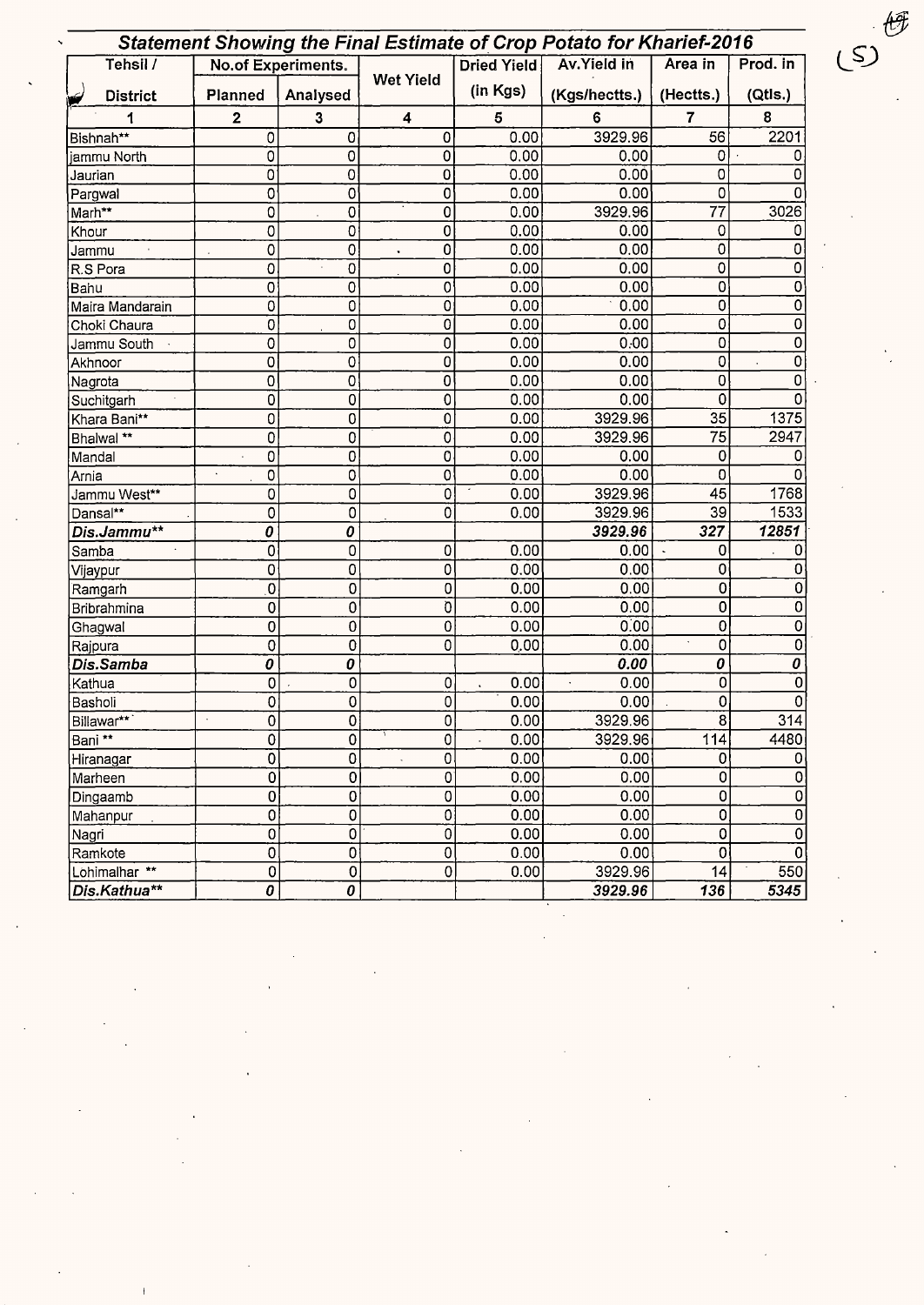| Udhampur            | $\mathbf{z}$                     | $\overline{\mathbf{c}}$   | 25300                     | 10003.62   | 5001.81 | 12                               | 60Q                      |
|---------------------|----------------------------------|---------------------------|---------------------------|------------|---------|----------------------------------|--------------------------|
| Ramnagar            | $\overline{2}$                   | $\overline{2}$            | 45250                     | 17891.85   | 8945.93 | $\overline{2}$                   | 179                      |
| Chenani             | $\overline{8}$                   | $\overline{\mathbf{8}}$   | 75000                     | 29655.00   | 3706.88 | 103                              | 3818                     |
| Majalta.            | Ò                                | ō                         | 0                         | 0.00       | 0.00    | 0                                | Œ                        |
| Panchari            | $\overline{6}$                   | $\overline{6}$            | 60900                     | 24079.86   | 4013.31 | 1                                | 40                       |
| Moungri             | 0                                | 0                         | 0                         | 0.00       | 0.00    | Ö                                | Ő                        |
| Basantgarh          | $\overline{6}$                   | ō                         | 0                         | 0.00       | 0.00    | ō                                | Ö                        |
| Latti*              | ō                                | ō                         | $\overline{0}$            | 0.00       | 3929.96 | $\overline{23}$                  | 904                      |
| <b>Dis.Udhampur</b> | $\overline{24}$                  | $\overline{18}$           |                           |            | 3929.96 | $\overline{141}$                 | 5541                     |
| Reasi               | 0                                | 0                         | 0                         | 0.00       | 0.00    | 0                                | Q.                       |
| Katra               | $\overline{0}$                   | ō                         | $\overline{0}$            | 0.00       | 0.00    | O                                | ಡ                        |
| Pouni               | Ō                                | 0                         | ō                         | 0.00       | 0.00    | õ                                | $\overline{\mathbf{Q}}$  |
| Bhomag              | Ò                                | 0                         | O                         | 0.00       | 0.00    | ō                                | Ō.                       |
| Thakrakote          | Ö                                | 0                         | 0                         | 0.00       | 0.00    | $\overline{\mathfrak{o}}$        | ō,                       |
| Arnas               | Ó                                | O                         | Õ                         | 0.00       | 0.00    | Ō                                | ۵š                       |
| Thuroo              | $\tilde{O}$                      | $\overline{\mathfrak{o}}$ | ō                         | 0.00       | 0.00    | $\overline{0}$                   | ŌÎ                       |
| Mahore (G G Garh)   | Ö                                | Ö                         | $\overline{0}$            | 0.00       | 0.00    | Ò                                | Ō,                       |
| Chassana            | Ö                                | $\overline{0}$            | 0                         | 0.00       | 0.00    | $\overline{0}$                   | õ.                       |
| <b>Dis.Reasi</b>    | 0                                | 0                         |                           |            | 0.00    | $\overline{\boldsymbol{\theta}}$ | 0                        |
| Rajouri             | $\overline{0}$                   | 0                         | $\overline{0}$            | 0.00       | 0.00    | $\overline{0}$                   | Q                        |
| Manjakote           | Ö                                | $\overline{\mathfrak{o}}$ | 0                         | 0.00       | 0.00    | $\overline{0}$                   | Ō                        |
| Thanamandi          | ō                                | $\overline{0}$            | $\overline{\mathfrak{o}}$ | 0.00       | 0.00    | 0                                | Ö                        |
| Darhal              | 0                                | 0                         | 0                         | 0.00       | 0.00    | $\overline{0}$                   | 0,                       |
| Kotranka            | 0                                | 0                         | $\overline{0}$            | 0.00       | 0.00    | Ō                                | Ōì                       |
| Khawas              | $\overline{\mathfrak{o}}$        | $\overline{\mathfrak{o}}$ | $\overline{0}$            | 0.00       | 0.00    | ō                                | õ                        |
| Kalakote            | Ö                                | $\overline{0}$            | ò                         | 0.00       | 0.00    | O                                | ō                        |
| Nowshera            | ์ดิ                              | $\overline{0}$            | 0                         | 0.00       | 0.00    | Ò                                | ōį                       |
| Qila Darhal         | ō                                | 0                         | $\mathbf 0$               | 0.00       | 0.00    | $\overline{0}$                   | $\overline{\phantom{a}}$ |
| Beri Pattan         | $\overline{0}$                   | $\overline{0}$            | $\overline{0}$            | 0.00       | 0.00    | Ö                                | $\overline{0}$           |
| Siot                | ō                                | Ò                         | ์งิ                       | 0.00       | 0.00    | $\overline{0}$                   | ŌÎ                       |
| Sunderbani          | 0                                | Ö                         | Ö                         | 0.00       | 0.00    | $\overline{0}$                   | ō,                       |
| Taryatth            | 0                                | $\overline{\mathfrak{o}}$ | $\overline{\mathfrak{o}}$ | 0.00       | 0.00    | 0                                | $\overline{0}$           |
| Laroka              | õ                                | $\overline{0}$            | $\overline{\mathfrak{o}}$ | 0.00       | 0.00    | $\overline{0}$                   | $\overline{0}$           |
| Dis.Rajouri         | 0                                | $\overline{o}$            |                           |            | 0.00    | 0                                | $\overline{o}$           |
| Haveli**            | $\overline{0}$                   | ō                         | Ò                         | 0.00       | 3929.96 | $\overline{3}$                   | 118                      |
| Surankote**         | Ò                                | Ō                         | $\overline{0}$            | 0.00       | 3929.96 | 32                               | 1258                     |
| Mendher             | $\overline{0}$                   | Ō                         | ์ด                        | ţ.<br>0.00 | 0.00    | 0                                | O)                       |
| Mandi**             | O                                | $\overline{0}$            | o                         | 0.00       | 3929.96 | $\overline{3}$                   | $\overline{118}$         |
| Balakote            | $\overline{\mathfrak{o}}$        | Ō                         | O                         | 0.00       | 0.00    | $\mathbf 0$                      | ٥٩                       |
| Mankote             | ō                                | 0                         | õ                         | 0.00       | 0.00    | .O                               | 0.                       |
| Dis.Poonch**        | $\overline{\boldsymbol{\theta}}$ | 0                         |                           |            | 3929.96 | 38                               | 1493                     |

 $\label{eq:2.1} \frac{1}{2} \sum_{i=1}^n \frac{1}{2} \sum_{j=1}^n \frac{1}{2} \sum_{j=1}^n \frac{1}{2} \sum_{j=1}^n \frac{1}{2} \sum_{j=1}^n \frac{1}{2} \sum_{j=1}^n \frac{1}{2} \sum_{j=1}^n \frac{1}{2} \sum_{j=1}^n \frac{1}{2} \sum_{j=1}^n \frac{1}{2} \sum_{j=1}^n \frac{1}{2} \sum_{j=1}^n \frac{1}{2} \sum_{j=1}^n \frac{1}{2} \sum_{j=1}^n \frac{$ 

 $\checkmark$ 

 $\ddot{\phantom{0}}$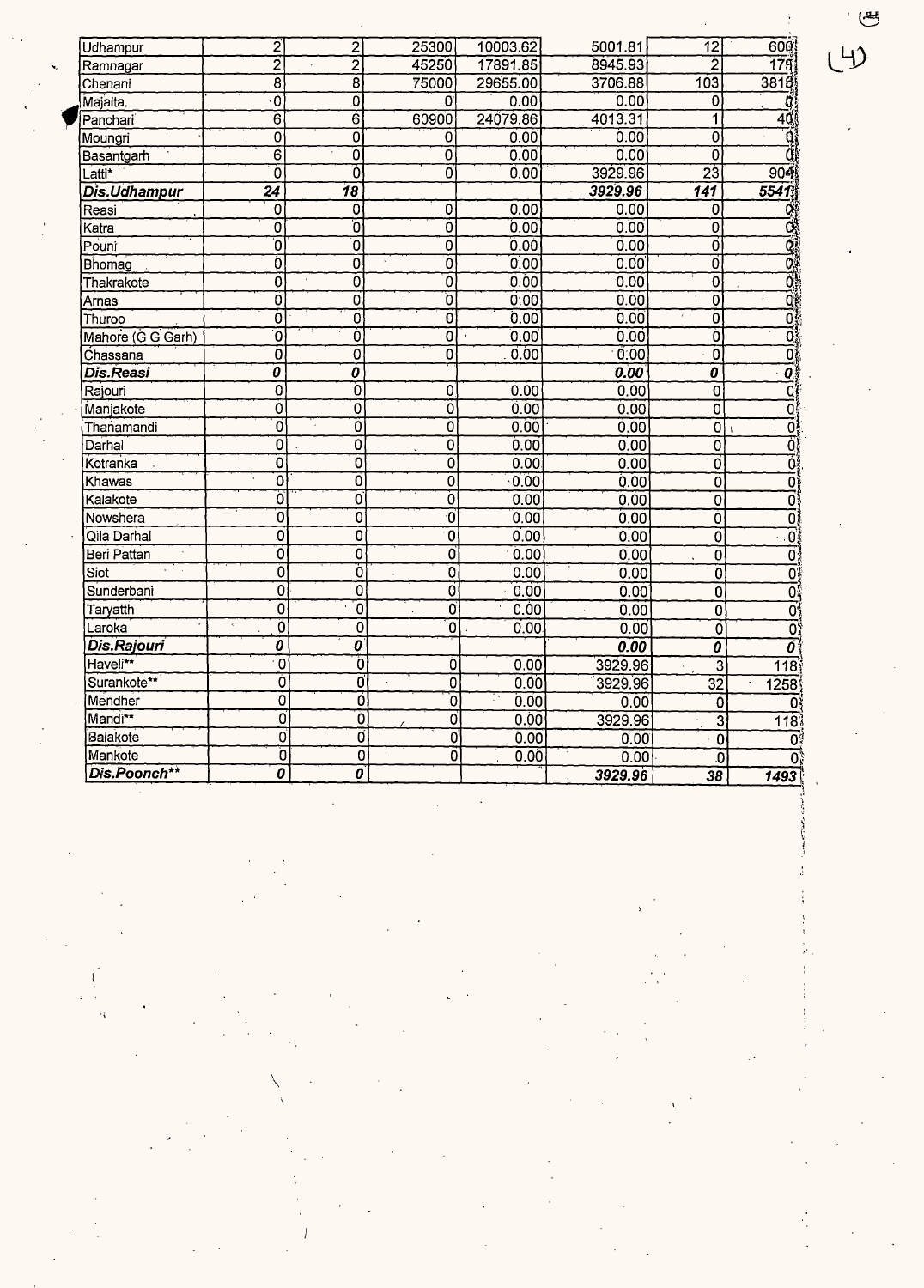| ∫Doda                  | $\overline{0}$                         | $\mathbf 0$     | $\overline{0}$            | 0.00 | 0.00    | 0                                      | $\pmb{0}$                 |
|------------------------|----------------------------------------|-----------------|---------------------------|------|---------|----------------------------------------|---------------------------|
| Bhaderwah              | $\overline{0}$                         | 0               | $\overline{0}$            | 0.00 | 0.00    | 0                                      | $\overline{0}$            |
| <b>Bhalla</b>          | 0                                      | 0               | $\overline{0}$            | 0.00 | 0.00    | 0                                      | $\overline{0}$            |
| bebhalla               | 0                                      | 0               | $\overline{0}$            | 0.00 | 0.00    | $\overline{0}$                         | $\overline{0}$            |
| ilGundna               | $\overline{0}$                         | Ó               | $\overline{0}$            | 0.00 | 0.00    | $\overline{\mathfrak{o}}$              | $\overline{0}$            |
| <b>Bharath Bagla</b>   | 0                                      | 0               | $\overline{0}$            | 0.00 | 0.00    | Ō                                      | $\mathbf 0$               |
| Bhagwah**              | $\overline{0}$                         | 0               | $\overline{0}$            | 0.00 | 3929.96 | $\overline{5}$                         | 196                       |
| Marmat                 | $\overline{0}$                         | 0               | $\overline{0}$            | 0.00 | 0.00    | $\overline{\mathfrak{o}}$              | $\mathbf 0$               |
| Kashtigarh             | $\overline{0}$                         | $\overline{0}$  | $\overline{0}$            | 0.00 | 0.00    | $\overline{0}$                         | $\overline{\cdot 0}$      |
| Assar                  | $\overline{0}$                         | $\overline{0}$  | $\overline{0}$            | 0.00 | 0.00    | $\overline{0}$                         | $\overline{0}$            |
| Gandoh Bhaleesa        | 0                                      | 0               | $\mathbf 0$               | 0.00 | 0.00    | 0                                      | $\overline{0}$            |
| Chilly Pingla          | $\mathbf 0$                            | 0               | 0                         | 0.00 | 0.00    | 0                                      | $\overline{0}$            |
| <b>K</b> ahara         | $\overline{0}$                         | 0               | $\overline{0}$            | 0.00 | 0.00    | $\overline{0}$                         | 0                         |
| Phigsoo                | 0                                      | 0               | $\overline{0}$            | 0.00 | 0.00    | $\overline{\mathfrak{o}}$              | $\overline{0}$            |
| Chiralla               | 0                                      | 0               | $\overline{0}$            | 0.00 | 0.00    | $\overline{0}$                         | $\overline{0}$            |
| Thathri                | Ó                                      | $\overline{0}$  | $\overline{\mathfrak{o}}$ | 0.00 | 0.00    | $\overline{0}$                         | $\overline{0}$            |
| Dis.Doda**             | $\overline{o}$                         | 0               |                           |      | 3929.96 | $\overline{5}$                         | 196                       |
| Banihal                | $\overline{0}$                         | 0               | $\overline{0}$            | 0.00 | 0.00    | 0                                      | 0                         |
| Ramban                 | $\overline{0}$                         | 0               | 0                         | 0.00 | 0.00    | $\overline{0}$                         | 0                         |
| Khari                  | $\overline{0}$                         | 0               | $\overline{0}$            | 0.00 | 0.00    | 0                                      | $\overline{0}$            |
| Pogalparistan          | 0                                      | 0               | $\overline{0}$            | 0.00 | 0.00    | 0                                      | $\overline{0}$            |
| Batote                 | $\overline{\mathfrak{o}}$              | 0               | $\overline{0}$            | 0.00 | 0.00    | $\overline{0}$                         | $\overline{\mathfrak{o}}$ |
| Rajgarh                | 0                                      | 0               | $\overline{0}$            | 0.00 | 0.00    | 0                                      | $\overline{\mathfrak{o}}$ |
| Gool                   | $\mathbf 0$                            | O               | $\overline{0}$            | 0.00 | 0.00    | $\overline{0}$                         | $\overline{\cdot}$ O      |
| Dis.Rambon             | $\overline{\boldsymbol{\mathfrak{o}}}$ | $\overline{o}$  |                           |      | 0.00    | $\overline{\boldsymbol{\mathfrak{o}}}$ | $\overline{o}$            |
| Kishtwar               | 0                                      | 0               | 0                         | 0.00 | 0.00    | 0                                      | 0                         |
| Padder(Attoli) **      | 0                                      | 0               | $\overline{0}$            | 0.00 | 3929.96 | $\overline{38}$                        | 1493                      |
| Chatroo                | 0                                      | 0               | Ó                         | 0.00 | 0.00    | 0                                      | 0                         |
| Marwah**               | Ö                                      | 0               | 0                         | 0.00 | 3929.96 | $\overline{6}$                         | 236                       |
| Mughal Maidan          | $\overline{0}$                         | 0               | 0                         | 0.00 | 0.00    | Ō                                      | 0                         |
| Nagseni                | 0                                      | 0               | 0                         | 0.00 | 0.00    | $\overline{0}$                         | 0                         |
| Machail**              | $\overline{0}$<br>$\ddot{\phantom{a}}$ | 0               | 0                         | 0.00 | 3929.96 | 4                                      | $\overline{157}$          |
| Bounjwah <sup>**</sup> | $\overline{0}$                         | 0               | $\overline{0}$            | 0.00 | 3929.96 | 1                                      | $\overline{39}$           |
| Drabshalla             | 0                                      | 0               | $\overline{0}$            | 0.00 | 0.00    | 0                                      | $\Omega$                  |
| Dachan **              | $\overline{0}$                         | $\mathbf 0$     | $\overline{0}$            | 0.00 | 3929.96 | 4                                      | 157                       |
| Warwan                 | $\overline{0}$                         | 0               | 0                         | 0.00 | 0.00    | 0                                      | $\Omega$                  |
| Dis.Kishtwar**         | $\boldsymbol{0}$                       | 0               |                           |      | 3929.96 | 53                                     | 2083                      |
| Jammu Div.             | 24                                     | $\overline{18}$ |                           |      | 3929.96 | 700                                    | 27510                     |
|                        |                                        |                 |                           |      |         |                                        |                           |

\* **District average yield adopted** 

 $\ddot{\cdot}$ 

 $\ddot{\phantom{a}}$ 

 $\cdot$  $\bar{a}$ 

 $\mathbf{A}$ 

**\*\*Division average yield adopted** 

 $\bar{l}$ 

 $\ddot{\phantom{a}}$ 

 $\ddot{\phantom{a}}$ 

 $\bar{t}$ 

 $\ddot{\phantom{a}}$ 

 $\bar{z}$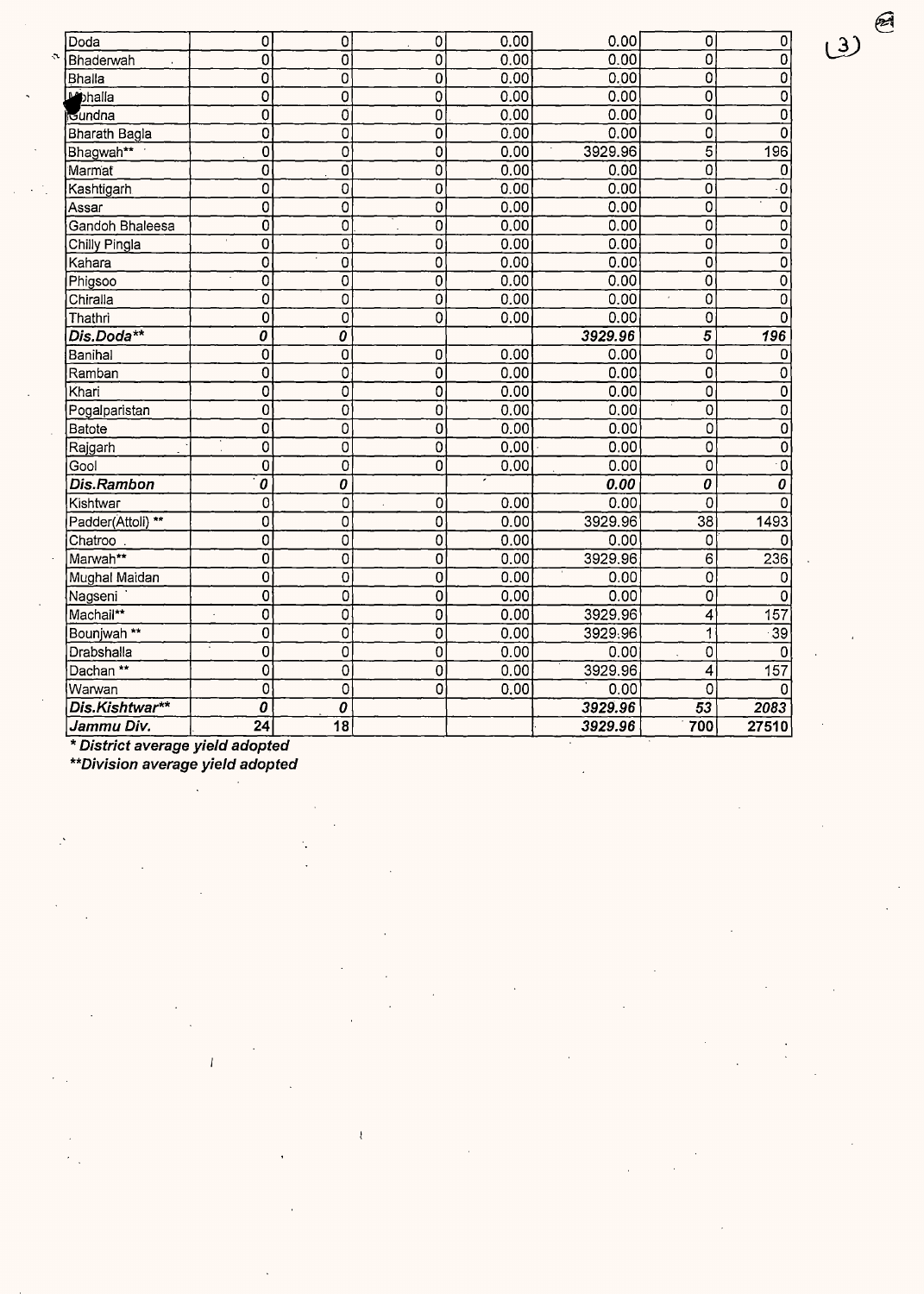| <b>Final Estimates of Average yield, Area and Production</b> |                                      |                        |         |                   |                       |                       |  |  |  |  |
|--------------------------------------------------------------|--------------------------------------|------------------------|---------|-------------------|-----------------------|-----------------------|--|--|--|--|
| State: Jammu & Kashmir                                       |                                      | <b>Season: Kharief</b> |         | <b>Year:2016</b>  | <b>Crop:- Saffron</b> |                       |  |  |  |  |
| Name of the                                                  | <b>No. of Experiments</b><br>Area in |                        | Average | <b>Production</b> | %age                  |                       |  |  |  |  |
| <b>Tehsil/District</b>                                       |                                      |                        |         | Yield             | <u>in</u>             | <b>Response</b>       |  |  |  |  |
|                                                              | <b>Planned</b>                       | <b>Analysed</b>        | Hectts. | (Kgs/hectt)       | quintals              |                       |  |  |  |  |
| Pantha Chowk                                                 | 6                                    | 3                      | 188     | 2.491             | 4.683                 | 50.00                 |  |  |  |  |
| District Srinagar                                            | 6                                    | 3                      | 188     | 2.491             | 4.683                 | 50.00                 |  |  |  |  |
| Chadoora                                                     | 3                                    | 3                      | 48      | 3.529             | 1.694                 | 100.00                |  |  |  |  |
| Charisharief                                                 | 9                                    | $\mathbf{9}$           | 166     | 2.171             | 3,604                 | 100.00                |  |  |  |  |
| Baghati Kanipora *                                           | 3                                    | 0                      | 110     | 2.476             | 2.724                 | 0.00                  |  |  |  |  |
| <b>District Budgam</b>                                       | 15                                   | 12                     | 324     | 2.476             | 8.021                 | 200                   |  |  |  |  |
| Pulwama*                                                     | 3                                    | 0                      | 74      | 1.255             | 0.929                 | 0.00                  |  |  |  |  |
| Pampora                                                      | 78                                   | 30                     | 2781    | 1.245             | 34.616                | $\lceil 38.46 \rceil$ |  |  |  |  |
| Awantipora                                                   | 3                                    | 3                      | 33      | 2.078             | 0.686                 | 100.00                |  |  |  |  |
| kakapora*                                                    | 3                                    | 0                      | 191.    | 1.255             | 2.397                 | 0.00                  |  |  |  |  |
| <b>District Pulwama</b>                                      | 87                                   | 33                     | 3079    | 1.255             | 38.628                | 37.93                 |  |  |  |  |
| <b>Kashmir Division</b>                                      | 108                                  | 48                     | 3591    | 1.429             | 51.332                | 44.44                 |  |  |  |  |
| Kishtwar**                                                   | 3                                    | 0                      | 97      | 1.429             | 1.386                 | 0.00                  |  |  |  |  |
| <b>District Kishtwar</b>                                     | 3                                    | $\bf{0}$               | 97      | 1.429             | 1.386                 | 0.00                  |  |  |  |  |
| <b>Jammu Division</b>                                        | 3                                    | 0                      | 97      | 1.429             | 1.386                 | 0.00                  |  |  |  |  |
| <b>J&amp;K State</b>                                         | 111                                  | 48                     | 3688    | 1.429             | 52.718                | 43.24                 |  |  |  |  |

· Note: \*District/\*\*State Average Yield Adopted

 $\int$ 

 $\checkmark$  $\bigl\backslash$  :

 $\setminus$ 

/